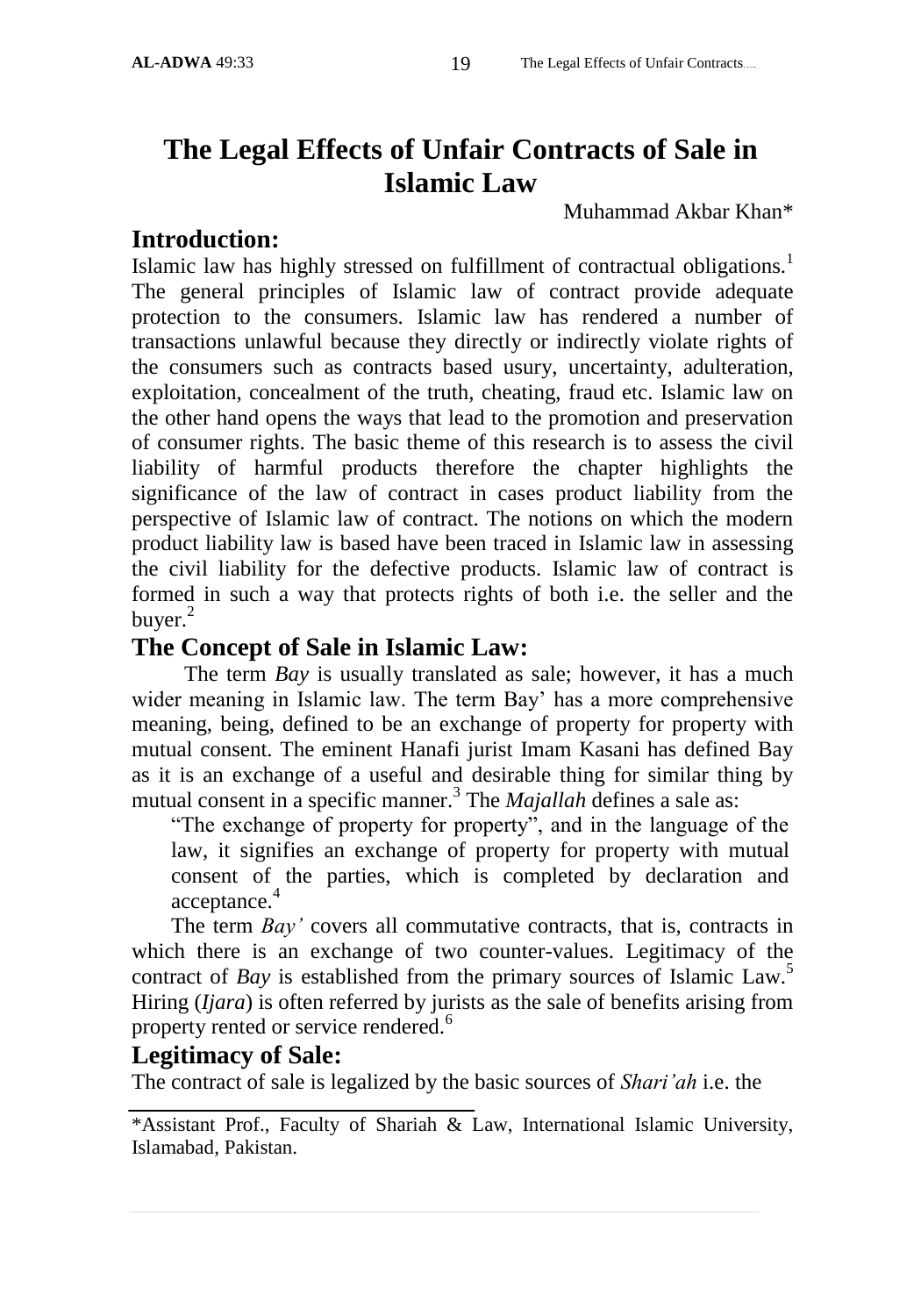Holy Qur'an and traditions of the Holy Prophet (pbuh). The Holy Qur'an has permitted this in the words:

*"Allah hath allowed trading and prohibited Riba.* 7 The Holy Qur'an says:

"O you who believe! Do not devour your property among yourselves falsely except that it be trading by your mutual consent".<sup>8</sup>

This aspect is further strengthened by the fact that the Prophet (pbuh) himself, the Companions and the eminent jurists conducted business and entered into the contract of sale. The holy Prophet (pbuh) also gave it much importance by saying:

*"That one of you takes his rope and then comes with a load of wood upon his back and sells, it is better than to beg of men whether they give or reject him".*<sup>9</sup>

While encouraging truthfulness in sale transactions, the Holy Prophet (pbuh) stated that the truthful merchant (will be rewarded by being ranked) on the day of resurrection together with the Prophets, the truthful ones, the martyrs and the pious people. The Prophet is also reported to have said: "Allah will let the man enter the paradise who is an easy purchaser (in bargaining), and easy vendor (in selling), and easy debtor (in repaying the debts) and an easy creditor (in lending and demanding back the loans)."<sup>10</sup> The holy Prophet also said:

"The best earnings are those of the businessman who does not tell a lie when he speaks; does not misappropriate the trust; does not break the word if he promises; does not cavil while making purchases; does not boast while selling his goods; does not prolong the period of repayment of loan; and does not cause difficulty to his debtors!" Further: "The best type of earning is Bay based on truth and earnings of one by his own hands".<sup>11</sup>

Abu Sa`id khudri reported: "The Messenger of Allah (pbuh) said: *"The contract of sale becomes (lawful) with the consent (of both the parties)"."<sup>12</sup>*

# **Elements of Contract in Islamic Law:**

There are various views regarding the elements of the contract in Islamic law. Majority is of the view that the essential elements of a contract are four: (a) *Sighah* the form i.e. (offer and acceptance); (b) the seller; (c) the buyer and (d) the subject matter  $(ma\hat{q}ud\hat{q}da\hat{v}h)^{13}$  Hanafi jurists hold that there is only one element of a contract; namely, the *Sighah* (form) i.e. *Ijab* and  $Qabol$ <sup>14</sup> This, however, implies the existence of other elements. From the practical point of view, there is not much difference between the opinion of the *Hanafi* jurists and that of the majority. *Sighah,* consisting of *Ijab* and *Qabul,* is the basic element of contract. It is the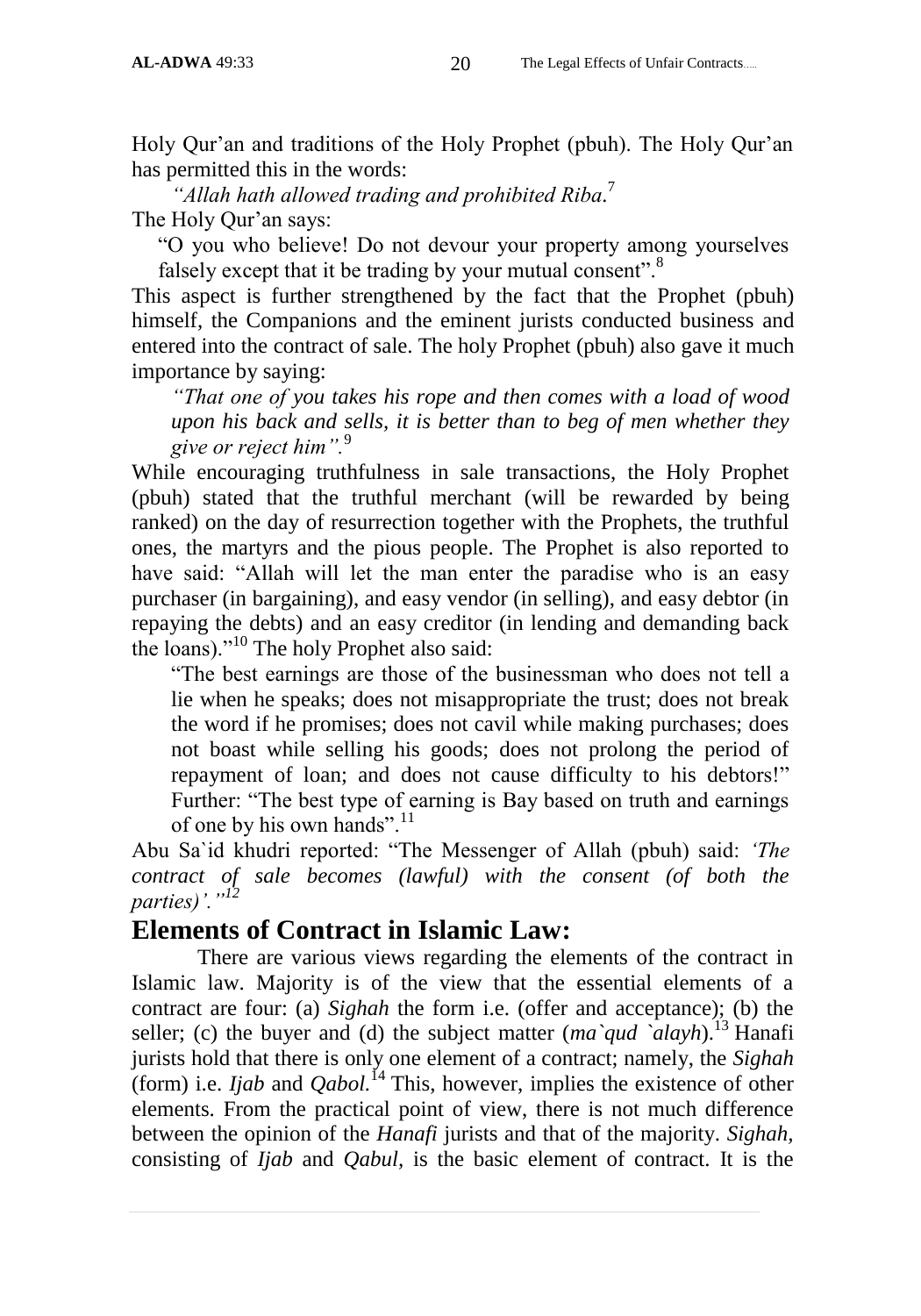instrument or the means by which a contract is made. *Ijab* is the statement in an agreement that issues forth from one of the parties to the contract, and *Qabul* is the statement that is made by the second party in response to the *Ijab*. <sup>15</sup> Offer and acceptance are based on consent or *rida*. According to the Maliki School, the first element of the contract is *sighah (form)* on the basis of which a contract is formed. The demonstration of consent of the seller is known as *Ijab (offer)* and that demonstrates the consent of buyer is known as *Qabul (acceptance).<sup>16</sup>* In Shafi school the first element of sale contract is *sighah* (form) i.e. offer from the side of the seller such as saying: I will sell you this thing for this much amount. This is known as *Ijab.* Second the acceptance by the buyer that is known as *Oabul.* <sup>17</sup> Similarly, according to the Hanbali School the *Ijab* (offer) is made by the seller while the *Oabul* (acceptance) is always made by buyer.<sup>18</sup>

 Hence to sum up this discussion in the view of Hanafi school the *Ijab* is that which is made first in point of time such as if one of the parties says: "I have sold this car to you for \$ 10, 000," and the other party says, "I accept," then, what has been said by the seller is *Ijab* (offer) and the acceptance of the buyer is *qabul* (acceptance). If the buyer had said, "Sell me this car for 10, 000," and the seller had said, "accepted," the statement of the buyer would have been *Ijab* and that of the seller *qabul*. While in the view of majority of the schools, on the other hand, maintain that *Ijab* is the statement of the owner of property, while *qabul* is always the statement of the buyer.<sup>19</sup>

 *Shariah* requires from the contracting parties that they should be *(mukallaf)* i.e. capable to understand the legal obligation.<sup>20</sup> Besides understanding, it is also essential that the subject (*mukallaf*) performs the act by his free will and choice. If an act is performed under coercion, it will not produce legal effects that are assigned to a valid act. Understanding of communication which is a basis of legal capacity is linked in Islamic law with adulthood. Thus, when a person attains puberty and adulthood, he is presumed to have developed ability to understand and perform the act required by the *Shariah*. A minor or insane, are therefore, not under legal obligation (*taklif*) because they are devoid of intellect and reason required for understanding the legal obligation. An intoxicated person during the state of intoxication is also unable to understand the legal obligation, so his contracts and transactions are considered void in all four schools of thoughts of Islamic law.*<sup>21</sup>* There is an ongoing debate that whether or not the Islamic law recognise the artificial legal persons. The question is important in the context of ascertaining liability of producers or manufacturers for manufacturing defective and sub-standard products under Islamic law. These manufacturers and producers are often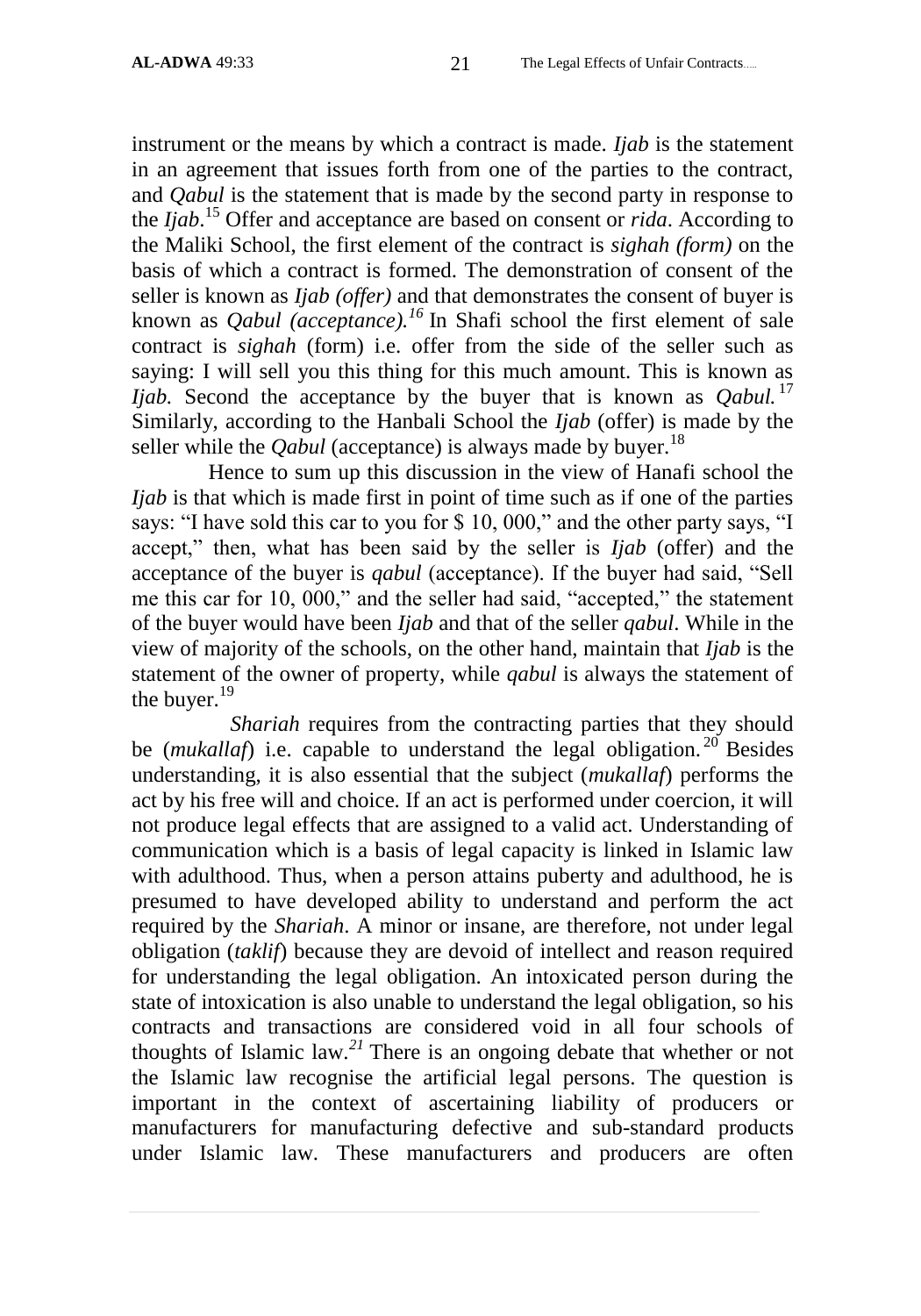artificial/legal persons in contemporary age. For the purpose of this research the view that 'an artificial person' is recognised by Islamic law has been taken into consideration. This view is based on solid arguments from imminent jurists. In this context it is pertinent to quote Sir Abdur Rahim who writes:

"Corporations are treated as "legal person". It may be doubted whether the earlier jurists would recognize an artificial or juristic person. The state or community is regarded by them as holding and exercising the rights of God on His behalf through the Imam. But later jurists seem inclined to recognize an artificial person; for instance, they would allow a gift to be made directly to a mosque, while the ancient doctors would require the intervention of a trustee".<sup>22</sup>

Hence, the research in hand is based on the view of Muslim jurists that recognize a distinct artificial personality for a corporation that produces products.

Subject-matter (*Mabi'*) is one of the most important elements of Islamic Law of contract especially in the context of product liability. It includes object of the contract, commodity, performance, and consideration and of the contract. In Islamic law the contractual obligation of one party is consideration for the contractual obligation of another party. In a contract of sale for instance, the commodity is the consideration for the purchaser and the price is the consideration for the seller. The subject matter *mabi* must be valuable, evaluated or able to be evaluated, exist at the time of concluding the agreement or be going to exist in the future and be legal in order to be recognized by Islamic law.<sup>23</sup> All these conditions should exist in the subject matter. For example, the sale and trading of commodities such as wine or alcoholic products, pork and pork products is prohibited, and contracts involving such commodities are void on the grounds of their illegality.  $24$  The flesh and bones of animals that have died by other means than ritual slaughter (*Halal*) cannot be sold. Idols are also forbidden commodities. <sup>25</sup>

# **Types of sale contracts:**

*Bay* i.e. sale with respect to the counter-values is divided into four types, the sale of an ascertained commodity (`*ayn*) for an ascertained commodity (`*ayn*), which is the sale of goods for goods and is called barter; the sale of an ascertained commodity (`*ayn*) with a (*dayn)*, and this is the sale of absolute goods for absolute prices (currencies), which are *dirhams* and dinars, or their sale for copper coins or with a described measured commodity as a liability (debt) or a described weighed commodity or described identical counted items; the sale of a *dayn* with an ascertained commodity (`*ayn*), which is *salam*; and the sale of a *dayn* with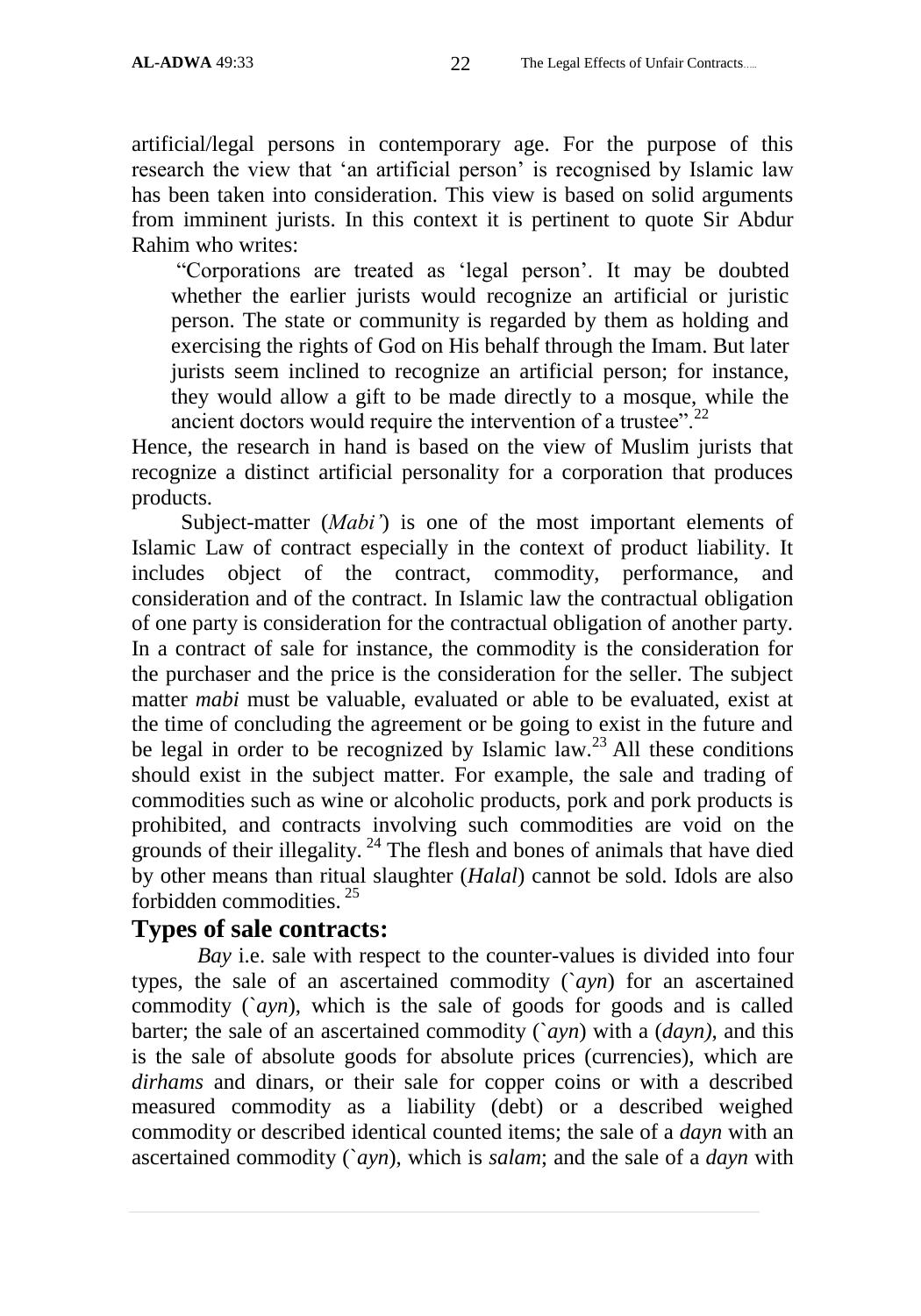a *dayn*, which is the sale of an absolute price for an absolute price, and is called *sarf*. <sup>26</sup> Hence, there can be four types of sale according to the above description. These are `*ayn* (goods) for `*ayn* (goods)- barter ; `*ayn* (goods) for `*dayn* (currency)- regular sale; `*dayn* (delayed payment in goods) for `*ayn* (goods)- advanced payment in goods and `*dayn* (currency) for *dayn* (currency)- currency exchange and money loans.<sup>27</sup> The research in hand has focused on regular sale as most of the consumers sale fall in this category.

# **The Legal Effects of a Sale :**

The contract of sale once finalized is irreversible that results in the transfer of complete and instant ownership of the subject matter. It means that the seller excludes the commodity from his ownership and gives it to the buyer on a permanent basis, while in loans, ownership is transferred for a specified period and exactly its similar has to be paid back.<sup>28</sup>

# **Express Terms and Islamic Law of Contract:**

Muslim jurists have various views regarding the extent of freedom enjoyed by the contracting parties to insert terms in the contract especially those which may change and modify the effects *Shariah* accords to a contract. In the view of Zahiri School the conditions are not allowed except those which are approved by *Shariah*. According to this school the basic presumption of law is that all terms in a contract are prohibited except that which is established by the text or  $\lim a$  (consensus of opinion).<sup>29</sup> They base their view on the tradition of the Holy Prophet (pbuh*): "He who performs an act we have not ordered him, his act is null and void"*. <sup>30</sup> The Hanbali view is a very much liberal on the topic as it acknowledges complete autonomy of will in contracts and transactions. This view is based on the presumption that the general rule is permissibility unless a text from the Qur'an, Sunnah or Ijma makes them invalid. There are many arguments for this presumption from the Holy Qur"an, Sunnah and Ijam. The Holy Qur"an says: "O ye who believe! fulfil (all) obligations. Lawful unto you (for food) are all four-footed animals, with the exceptions named: But animals of the chase are forbidden while ye are in the sacred precincts or in pilgrim garb: for God doth command according to His will and plan."31

The Holy Prophet (pbuh) said: "Muslims are bound by their stipulations unless it be a condition which turns *haram* (forbidden) into *halal* (permissible) or *halal* (permissible) into *haram* (forbidden)." <sup>32</sup> Hence, it is allowed to insert conditions in contract and the parties are bound to abide by it. However, the limitation is imposed on the parties that they should not insert such a term that is contrary to scheme of Islamic law.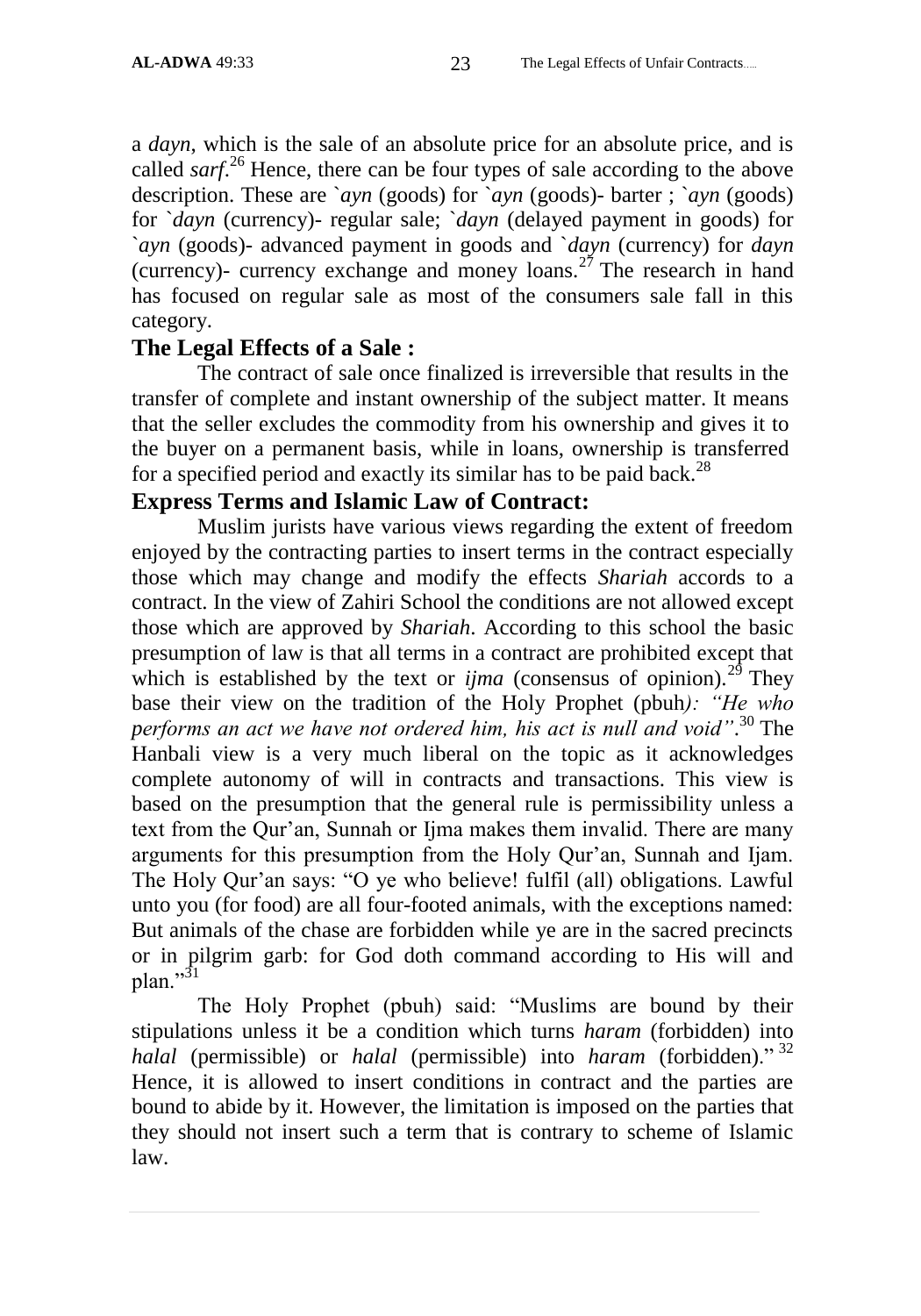The view of Hanafi, Maliki and Maliki schools on the topic is divided into three kinds i.e. valid, irregular and void terms.<sup>33</sup> These are further classified into four kinds. Terms or conditions which confirm the effects, attributed to juridical act by the *Shariah.* Such conditions strengthen the purpose of contract e.g. to sell on the condition that the seller will not hand over good to buyer unless he pays the price is a valid condition because it ensures the effects of the contract. Terms or conditions which are admitted explicitly by the *Shariah,* such as the *Khiyar al-Shart* (option of stipulations) and *Khiyar al-ru"yah* (option of inspection) as these are explicitly admitted by *Shariah.* Terms or conditions, which are intimately, connected with the contract such as pledge of security in a contract of surety.

The Hanafi jurists also allow a term which has been established by custom such as for example in case of sale of a car by a specific manufacturer the condition that it will be responsible for its repair for a certain period.

The condition will be regarded as irregular if it is repugnant to requisites of the contract; it is irreconcilable with the purpose and effects of contract; it is not allowed by the *Shariah*; it is not allowed by custom and usage; and it gives an undue advantage to one of the contracting parties such as if a person sells his house with a condition that he will reside in it for a month after the sale is concluded; if a person sells a piece of land with a condition that he will cultivate for a year on it; if a person sells an animal with a condition that he will keep and riding it for a certain period; and if a person sells a garment to a consumer with a condition that he will wear it for a certain period etc. such conditions are irregular as it amounts to usury.<sup>34</sup> Hence, the effect of such condition is that it renders the entire contract invalid especially in case of commutative contracts. It is a term or condition that directly infringes any rule of the *Shariah* or inflicts harm on one of the two contracting parties or derogates from completion of contract, such as in the context of product liability the condition imposed by a seller that the consumer will not use the product he bought. The effect (*hukm)* of a contract with a void condition is that the condition is severable from the contract; it does not nullify the whole contract. The condition alone will be regarded null and void.<sup>35</sup>

Hence, in Islamic law unfair contract terms are considered void ab initio. It is one of the requirements of a valid sale that it should be free from any unlawful term and condition.<sup>36</sup> In Islamic law, terms of contract, properties of goods and consideration must be clear. A forbidden practice is for a man to purchase goods for a definite sum payable at a specified deferred term, then to bargain for a sum which will show him a profit if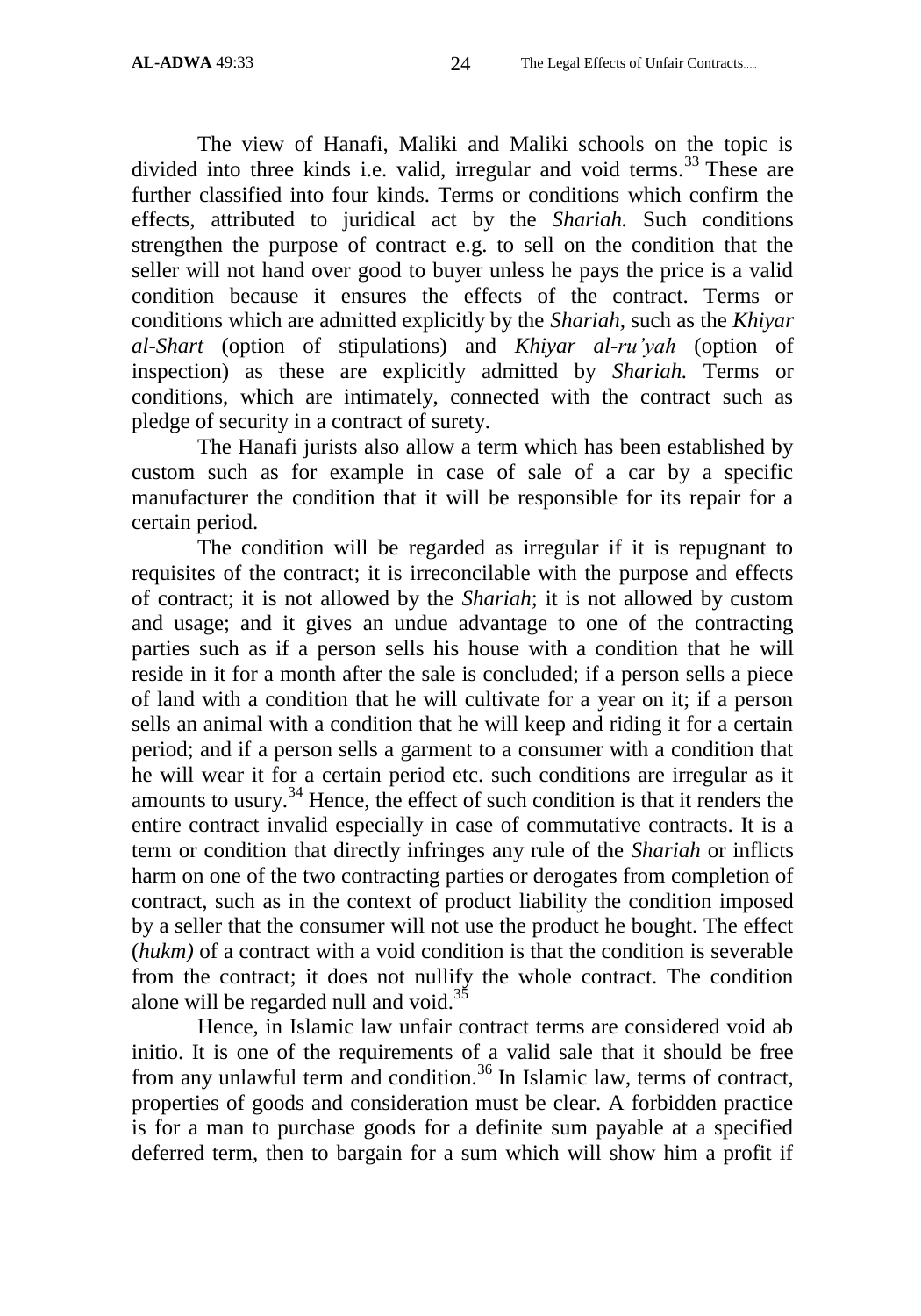paid in cash immediately. This is not permissible because the (deferred) term is allowed for by a portion of the price. Another is for a man to purchase goods for a specified sum and then, if he should find a flaw in them, to return to the seller with a demand for a discount, bargaining about the original price when the question of a discount had not arisen. The terms of a contract that may lead to Riba (Usury) is strictly forbidden under Islamic law. In this context, Imam Sarakhsi writes:

"Trade is of two kinds: permitted (Halal), which is called Bay in the law; and prohibited (Haram), which is called Riba. Both are types of trade. Allah Almighty informs us, through the denial of the disbelievers, about the rational difference between exchange (Bay) and Riba, and says: "That is because they said Bay is like Riba". Almighty, then, distinguishes between prohibition and permission by saying: 'And Allah has permitted sale and prohibited Riba'.<sup>37</sup>

Similarly, any term in a transaction that is ambiguous is known as *Gharar* (uncertainty) and such contract are considered void in *Shariah.* There are many instances such as:

#### **1. Bay` al- hasat**

*Bay` al- hasat* is also known as *ilqa al hajar.*<sup>38</sup> It is effected when the vendor says, "Of these pieces of cloth or these sheep I sell you the one upon which falls this pebble thrown in the air," and the consumer says, "Yes". The transaction is valid on the basis of the existence of an offer and acceptance; similarly the sale of a piece of land is valid to the distance of a stone's through; or by saying, "I want to buy as many goods as there are stones which I am grasping in my palms." Or a sale may become irrevocable by throwing a stone; or by stipulating, "I sell you such and such an object, and you will have a right of option until I have thrown this stone. Holly Prophet (pbuh) had forbidden a transaction determined by throwing stones, which involves uncertainty.<sup>39</sup> Hence, this kind of sale is forbidden in Islamic law.<sup>40</sup>

### **2. Bay` al-Mulamasah**

A "touch" sale is an expression which implies:

- a) The sale , i.e. of a piece of cloth already folded , that is bought by merely touching it, and renouncing in advance the right of option accorded by law after seeing it.
- b) A sale by merely touching an article without any formal offer and acceptance and without mutual consent.
- c) A sale concluded by saying, "Where you have touched this cloth I have sold it you."

According to Hanafi school this kind of sale is voidable (fasid).  $41$ According to Imam Malik<sup>42</sup> and Imam Shafi.<sup>43</sup> it is reported that the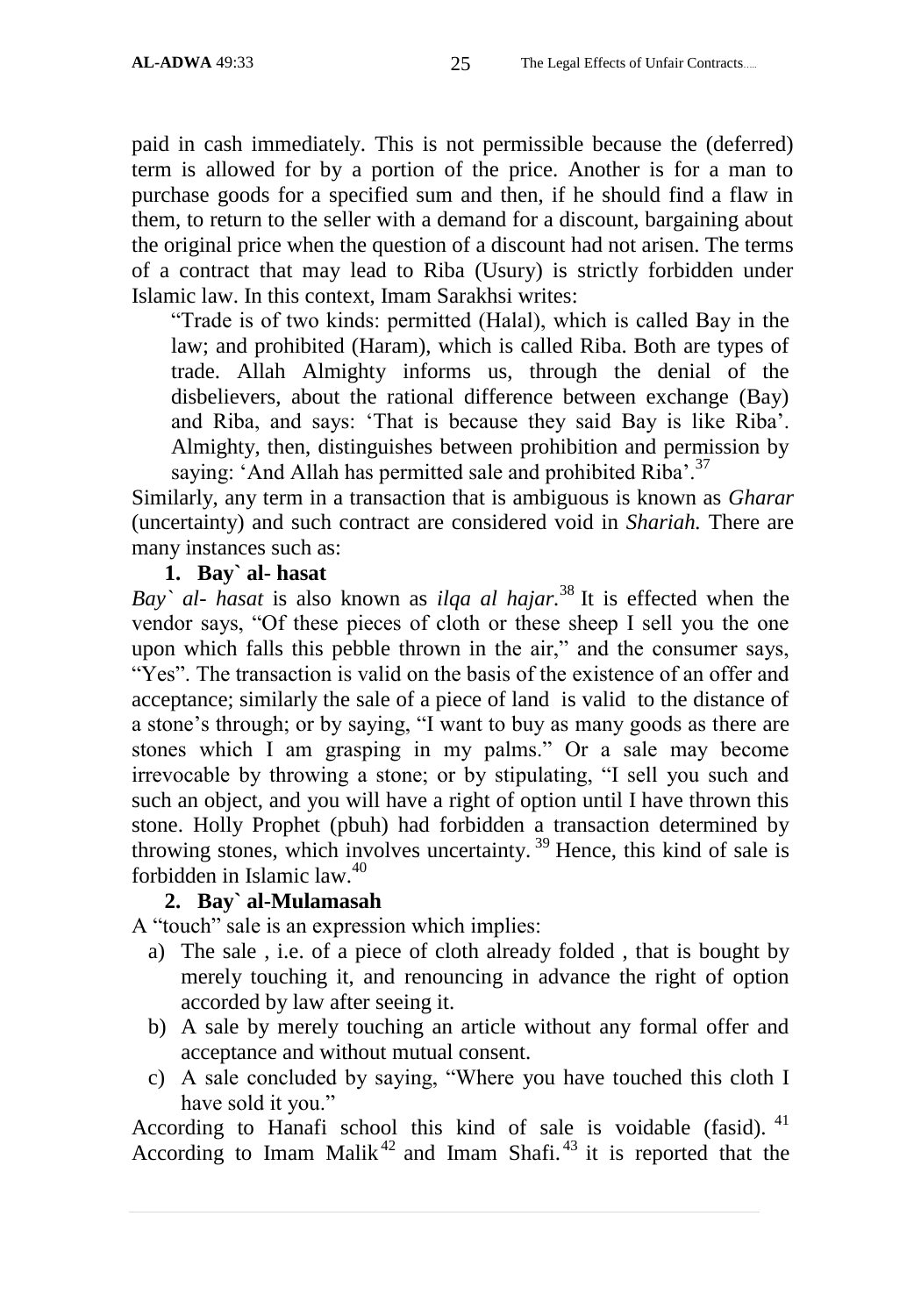prophet (pbuh) had forbidden bay al-mulamasah, because the consumer is not given a chance to examine the good.

#### **3. Bay` al-Munabadha**

According to Imam Malik, Bay`al-Munabadha is the practice whereby one man throws a garment to another , and the other also throws a garment without either of them making any inspection. Each of them says, "This is for this." It is reported that two types of transactions are forbidden by the Prophet (pbuh), i.e. Bay`al-mulamasah and Bay` al-munabadha.  $44$  This type of sale is prohibited in Islamic law.<sup>45</sup> The reason is that consumers are not allowed to proper or adequate inspection in order to know the goods thoroughly.

#### **4. Bay`al-Muwasafa: (Sale by Description)**

It is the sale of goods which has not been possessed or a sale of goods by describing them without any inspection, the delivery being made later, after the vendor had bought them. According to Sa`id ibn al-Musayyab, the sale by description is a secret agreement made when a man describes to the consumer goods, which not with him, by deferment of an obligation.<sup>46</sup> It is prohibited because the transactions would have to be made before the goods were possessed by the vendor. $47$ 

#### **5. Bay`al-Muzabanah**

It is a contract of exchange of harvested dry dates by their calculated and definite measure for fresh dates or other fruit of the same species on the tree. It was reported that the Prophet had forbidden Bay`al-Muzabanah.<sup>48</sup> In cases where goods (i.e. fruits), whose weight, size and number are not known, are sold in bulk for a definite weight , measure or number of some other goods, i.e. green dates for a definite measure of ripe dates. The same applies to the selling of raisins by measure for grapes.<sup>49</sup> This type of sale is prohibited because it is buying of something that"s number, weight and measure is not known.

#### **6. Bay`al-Mukhadarah**

Bay`al-Mukhadarah is selling fruit before it had started to ripen. The Holly Prophet is reported to have forbidden Bay`al-Mukhadarah. He forbade this transaction for both buyer and seller.<sup>50</sup> The Holly Prophet is reported to have stated further; *"Have you not seen if God prevents any fruit (from coming out) for what exchange shall one of you take the property of his brother.*<sup>"<sup>51</sup> This type of contract gives rise to a lot of</sup> disputes, quarrels and feuds because of fluctuations in the quantity and quality; losses resulted on these commodities so that claims were made and disputes starts.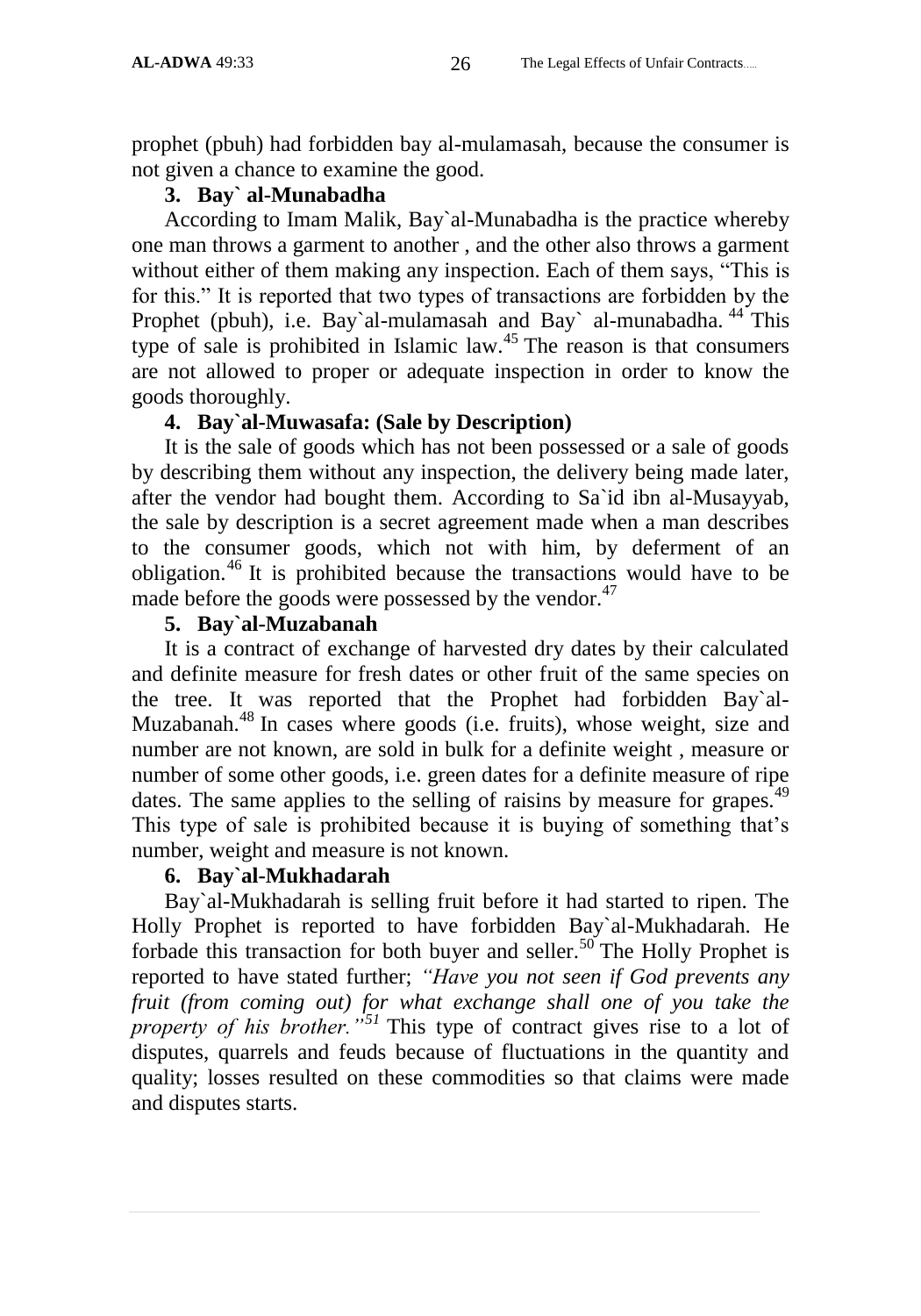#### **7. Bay`al-Muhaqalah:**<sup>52</sup>

 It is the exchange of seed-produce, still in the ear, for the grain of wheat .the prophet is reported to have forbidden Bay`al-Muhaqalah which was considered to involve certain hazardous elements.<sup>53</sup>

#### **8. Bay`al-Sinin or Bay`al-Mu`awamah**

 It is effected by saying, "I sell this commodity (fruit or harvest before the crop has grown on palm trees or others) for a year or more and when the year has ended the term of contract will be terminated between us and I shall give the price and you will give me back my commodity."<sup>54</sup> Holly Prophet has prohibited *Bay`al-Sinin* because of the existence of a hazardous element in it.<sup>55</sup> This type of sale is also called *bay*'al*mu*'*awamah* because it selling of something years ahead.<sup>56</sup>

#### **9.** *Bay`al-Haml*

 It is the sale of an embryo or the sale of youngling to be brought forth later from the foetus of an animal, that is, what a female animal bears in the womb. This type of transaction is not allowed because the commodity is not known. It is prohibited due to uncertainty.<sup>57</sup>

#### **10.** *Bay'al Hayawan bi'L-lahm*

 It is narrated that the Prophet (pbuh) had prohibited bartering live animals for meat.<sup>58</sup> It is also considered as a kind of gambling or a game of hazard (*al-qimar*). The reason is uncertainty in their weight.

 The above types of transaction are declared unlawful in Shariah because they carry uncertainty because that may result in exploitation of the consumer. Moreover, Islamic law does not differentiate between false advertisements, trader"s puff and sales talk etc. Any statement by the producer that could influence a consumer in making a purchase will make him liable under the same rules. It is also pertinent to explain here the meaning of false or misleading representation under Islamic law which is one that omits facts as well one that states false one. Even if a statement is literally truce but it misleads the public would be considered as false representation. A statement must be read in the context and light of the overall impression it might give to the people it is addressed to. The Holy Prophet (pbuh) stated: "*he who cheats us is not one of us*".<sup>59</sup> Therefore under Islamic law the literal truth of statements is not a defense if they convey a misleading impression upon the reader. Hence, in order to determine the legality of an advertisement the general impression it gives will be considered and an advertisement will be considered false if it can deceive or misleads any person.<sup>60</sup> The manufacturer may base his argument for defense on that the consumer (plaintiff) was not likely to be deceived by the advertisement; however, the relevant interpretation would be the one made by the consumer as misleading advertisement is a relative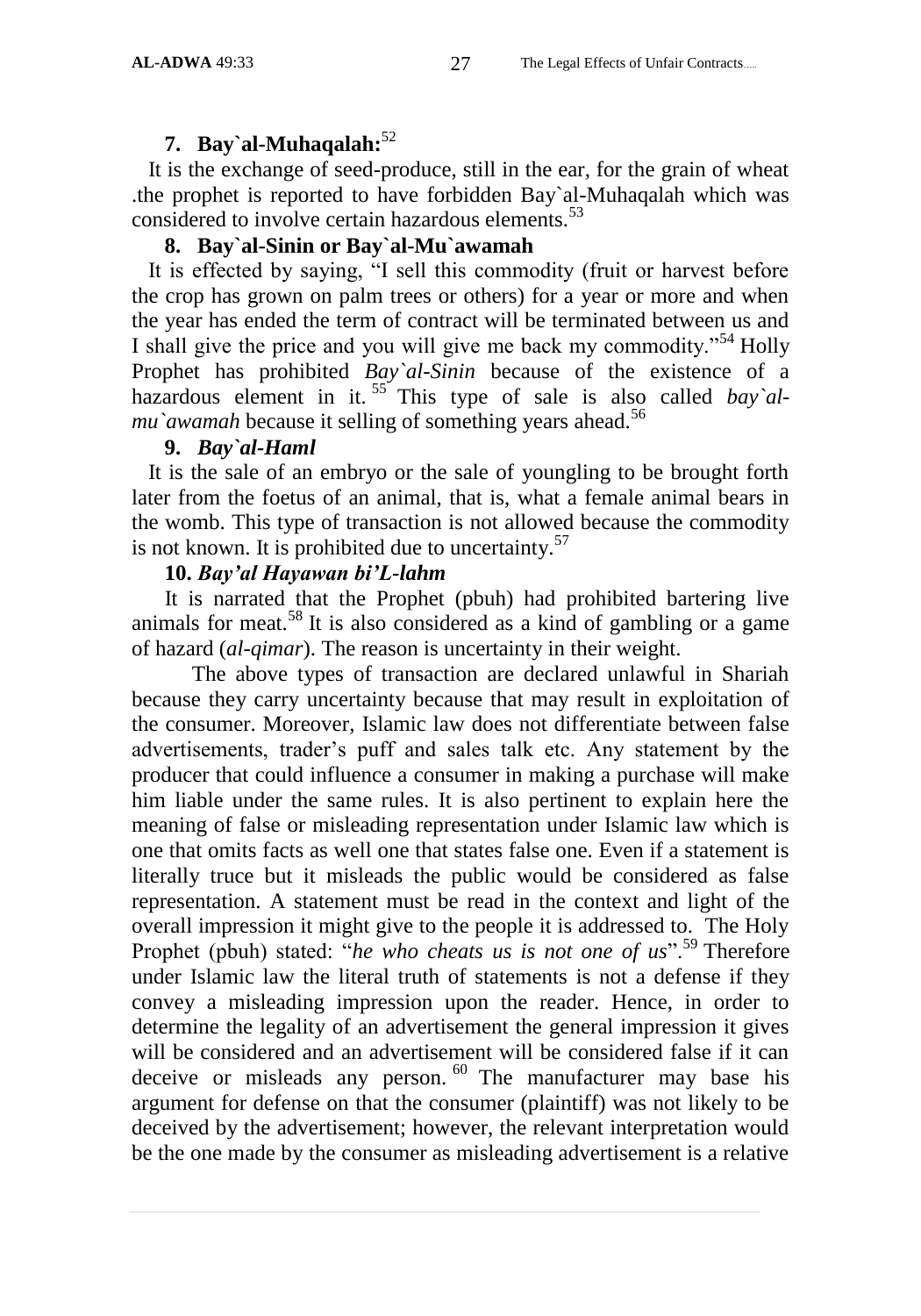thing which defends on the group of people addressed.<sup>61</sup> Now what would be the standard for a misleading advertisement so it is very easy under Islamic law being a religious law that even if a person of below average intelligence is misled by an advertisement such an advertisement in this specific case will be considered mis-leading. $62$ 

Hence, the contracting parties may change or limit these statutory provisions if they choose to do so under the contract. Thus, Islamic law of contract has safeguarded the interests of the consumers in cases of defective products by imposing liability upon the manufacturer and made him liable for any hidden defects, the seller is also bound by the express terms which they offer to the consumers.

#### *Implied Terms in Islamic Law of contract*

The Islamic law of contract has recognised various implied terms in contract through different kinds of (*khiyarat*) options. These options highly protect rights of the consumers in contracts and commercial transactions. The purpose of option is to give chance to a consumer who suffered some loss in transaction to revoke contract within stipulated time. They have been designed to maintain balance in transactions and to protect a weaker party from being harmed. Some of these options are discussed below which have great impact on the protection of consumers in commercial transactions. In this context *Khiyar al ayb* must be highly appreciated. It is a right given to a purchaser in a sale to cancel the contract if he discovers that the object acquired has in it some defect diminishing its value. The defect is anything that is recognised by the commercial custom  $(urf~tijari)$ <sup>63</sup> Hence, this meaning covers the various types of defects recognised in contemporary times such as manufacturing defect, design defect and instruction defects etc. Khiyar al ayb is a well-recognized legal method under Islamic commercial dealings which protects society from the problems arising from purchasing defective products. It is an implied warranty imposed by the law itself and the parties do not have to stipulate it. It is thus a necessary condition of the contract. The goods are liable to be rejected if undeclared defects are discovered. In this context, it is pertinent to quote Hidaya:

"If the goods purchased prove unfit for use, the buyer is entitled to a full refund of the purchase price even in case of perishables, if a person purchases eggs, musk melons, cucumbers, walnuts, or the like, and after opening them discover them to be of bad quality; in that case, if they be altogether unfit for use, the purchaser is entitled to complete restitution of the price from the seller, as the sale is invalid, because of the subject of it not being in reality property."<sup>64</sup>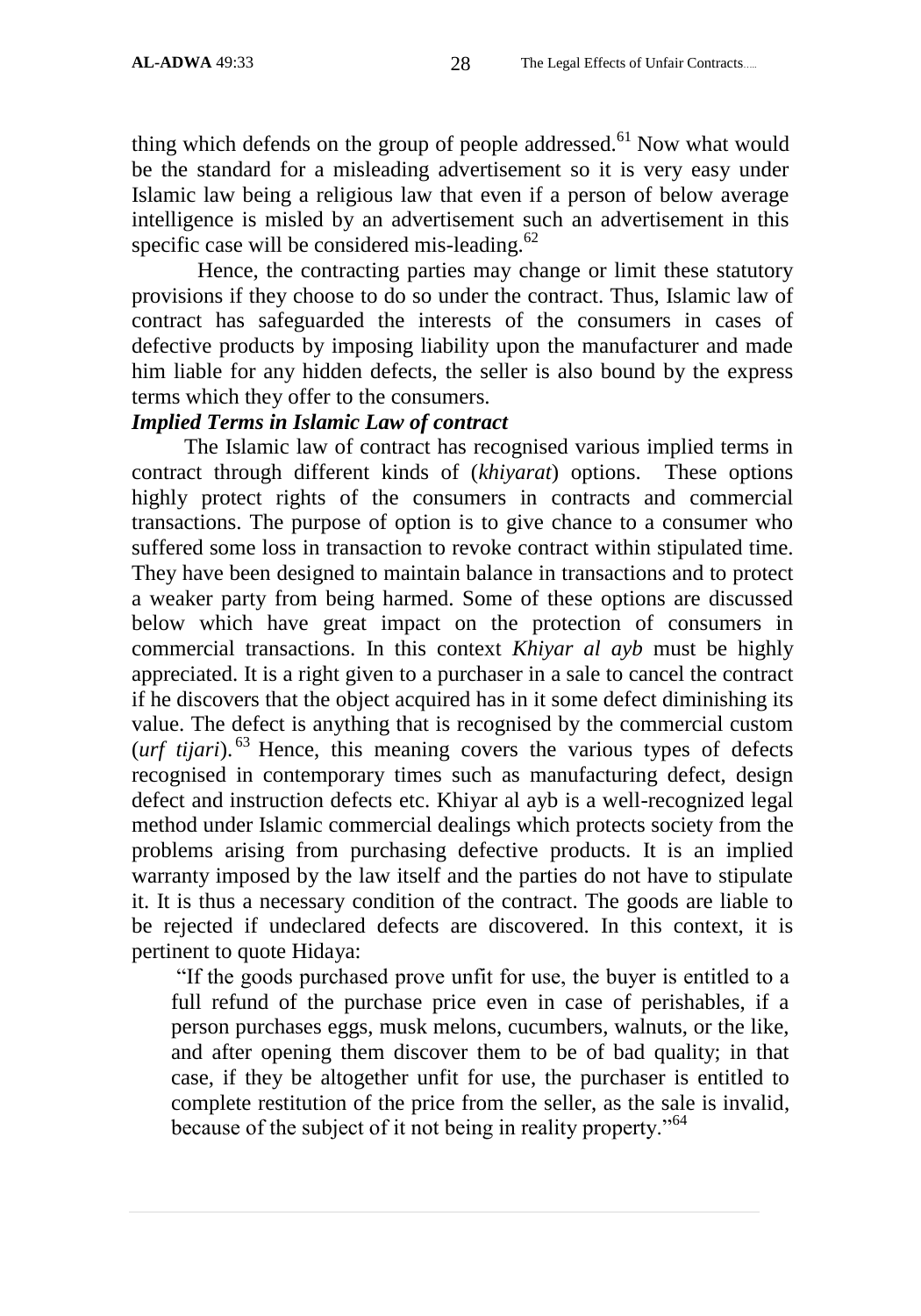Hence, Islamic law protects consumers both before and after conclusion of the sale and purchase agreement by giving them the right of inspection and the right of option. The Islamic doctrine of *khiyar al ayb* allows the buyer the right of inspection of the goods (to ensure its quality, etc.) and also the right of option (whether to continue with the contract or otherwise) both before and after the contract of sale and purchase is concluded.

The *Mejjalla* terms such option as *khiyar al-ayb*, or "option for defects."<sup>65</sup> The option of defect (*khiyar al-ayb*) is based on the following verse:

"O ye who believe! Eat not up your property among yourselves in vanities: But let there be amongst you Traffic and trade by mutual good-will: Nor kill (or destroy) yourselves: for verily God hath been to you Most Merciful!"<sup>66</sup>

The other options are such as the Option of the Session (*Khiyar al-Majlis*), Option of Defect *(Khiyar al-ayb)*, Option to Ascertain the Subject-Matter (*Khiyar al-Ta`yin*), Option of Inspection (*Khiyar al-Ru`yah*), The Option to Revoke the Contract (*Khiyar al-Sharth*), *Khiyar al-Ghalat*, *Khiyar al-Tadlis.* These options are provided in those contracts, which accept revocation like sale, hire, *muzara"ah* (crop sharing). These options are not available in those contracts, which do not accept revocation such as divorce, manumission etc.

*Majallah* has codified six options (*khiyarat*) in favour of the consumers. They can be divided into two broad categories. First, the options that are implied warranties whether the parties stipulates them or not they exist. These are the option of defect (*khiyar al-"ayb*); the option of fraud (*khiyar al-tadlis*); and the option of inspection (*khiyar al-ru"yah*). Secondly, conventional options that are created by the mutual consent of the parties and affecting the formation of the contract such as the option of acceptance or rejection within the contractual session (*khiyar al-majlis*); the option of distinction (*khiyar al-ta'yin*); the option to defer payment within a specific time limit (*khiyar al-naqd*).<sup>67</sup> Of all these options, Muslim jurists have regarded *Khiyar al-Ayb* as a rubric for the study of options.

# **Option of Defect** *(khiyar al-ayb)* **:**

*Khiyar al ayb* is a well-recognized legal method under Islamic commercial law that protects consumers against the defective products. It is a right given to a consumer in a sale to cancel the contract if he discovers that the object acquired has in it some defect diminishing its value or that makes it fall short of its requirements or specifications. <sup>68</sup>

Likewise, in regard to quality, the vendor guarantees to the purchaser that the sold goods are in proper condition. *Ayb* is defined as any defect existing in the goods at the time of the contract that will call for a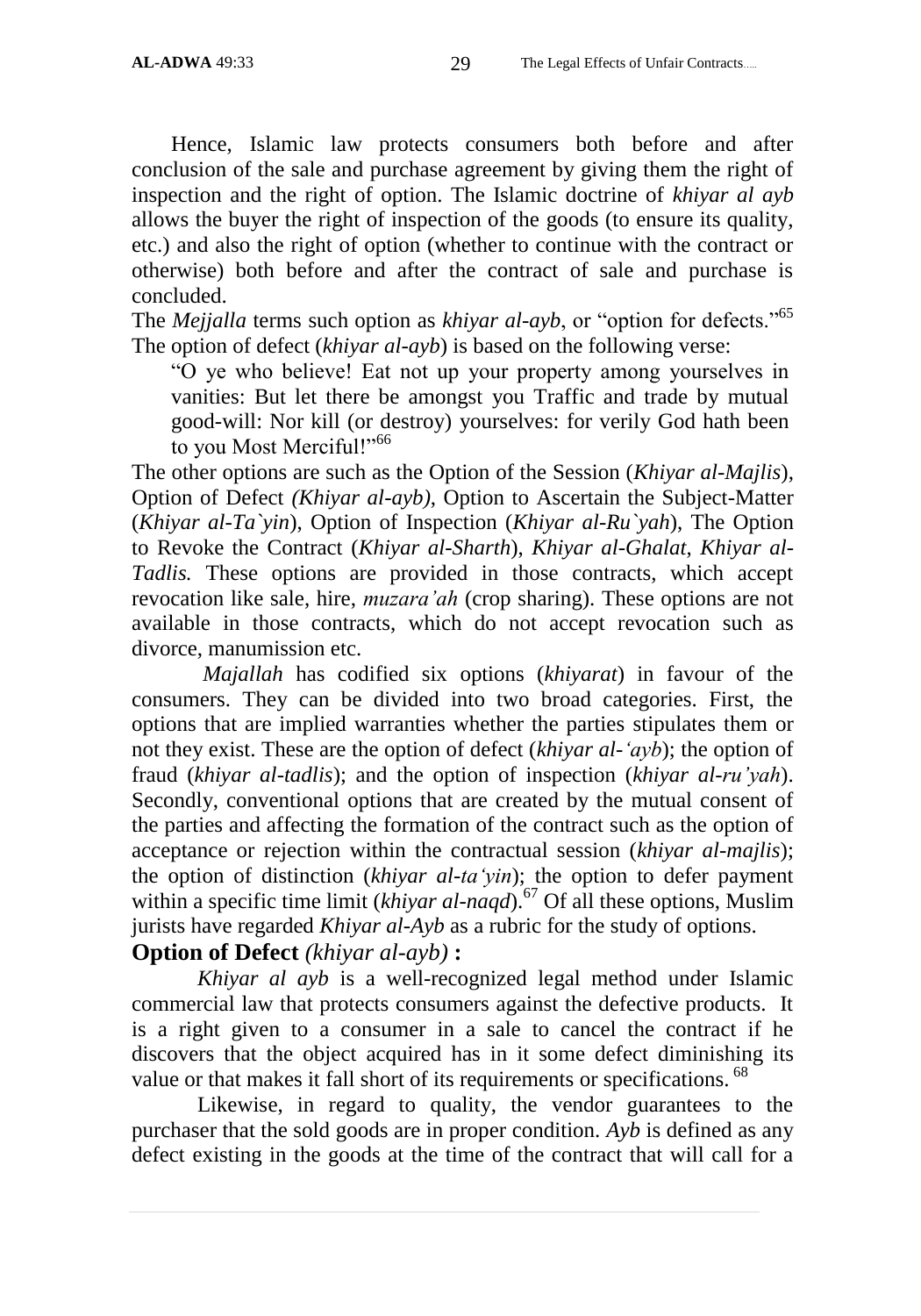reduction in value as recognised by the customary standards of merchants.<sup>69</sup>

It would be considered fraudulent of a seller"s part to intentionally conceal a defect.<sup>70</sup> It is an implied warranty imposed by the law itself and the parties do not have to stipulated it. The ruling of Islamic provisions, the *Sunnah* in particular, has evidently envisaged the eventuality where a buyer does not possess sufficient knowledge of the product he/she has agreed to buy. A sale of this type cannot be said to reflect of the true intentions of the buyer, especially if the product turns out to be defective in a way that is not obvious to the naked eye.<sup>71</sup> The *Majallah* regulated the liability for hidden defects in the contract of sale in Arts. 336-355. Article 238 defines a defect as "what reduces the price of the thing sold among merchants and men of discernment". As per these provisions, upon the discovery of a defect the buyer is granted the option either to rescind the contract of sale, i.e. to practice *khiyar al-ayb,* or to keep the thing sold as is.

An Islamic legal mechanism used to protect consumer rights is the inclusion of option of defect in contract formation. The *Ayb* (defect) is of two kinds: patent and hidden. Some authors have defined defect as ""any increase or decrease of the merchantable quality of the original creation of anything" or refer the determination of defect to the precedent. However, precedent cannot be used to judge goods that are produced for the first time.<sup>72</sup>

In this context the *Majallah* states: *"Any buyer in Islamic law has an automatic implied warranty against latent defects in the goods purchased".<sup>73</sup>* A defect consists of any faults which, in the opinion of persons competent to judge, cause depreciation in the price of the property.<sup>74</sup>

The option is valid in case of products, which need to be specified like a house, land or any room, which has its own individuality. The goods are liable to be rejected if undeclared defects are discovered. This type of option arises only if the contract has been concluded. If the contract is still in the state of negotiation or still under discussion, the affected party cannot exercise this option. This method is based on the Holy Qur'an<sup>75</sup> and following *Sunnah* of the Holy Prophet (pbuh): ""*He who defrauds another is not from us""*<sup>76</sup> and ""*If the contracting parties speak the truth and reveal the defects of the goods then the contract will be beneficial for both. If they do not speak the truth and hide the defects of the goods they will [Allah*  will] diminish the benefit of the transaction."<sup>77</sup>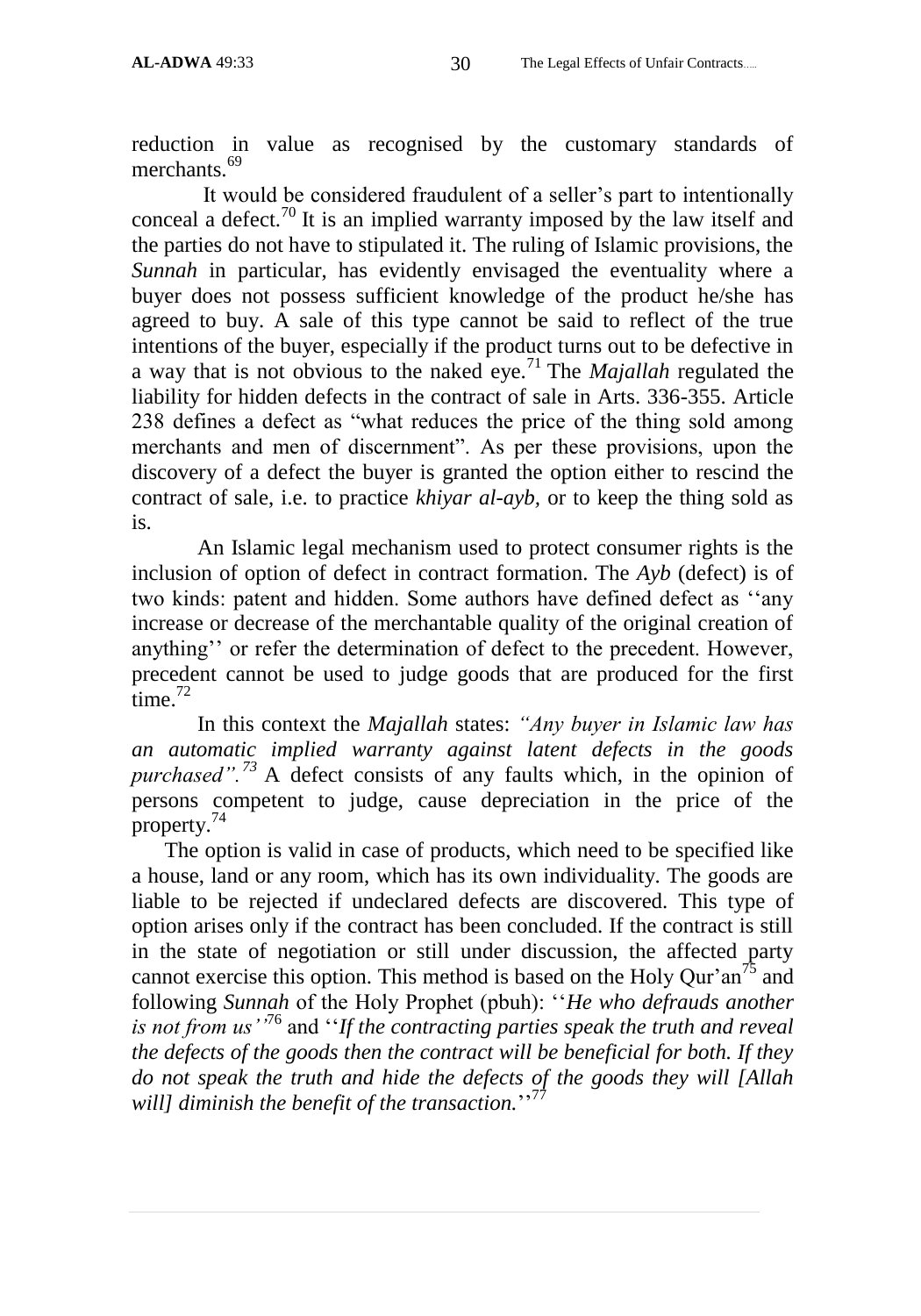#### **a) Conditions for Option of Defect (***Khiyar al-Ayb)*

There are various conditions for exercising *Khiyar al-Ayb* such as: the defect should be such which causes decrease in the value of the property; the defect may be obvious or hidden; the defect should have existed prior to the contract, a defect appearing later after delivery is not valid for purpose of the option; the defect should continue after delivering till the time of the exercise of the option, if the defect disappears before this, there is no option; the buyer should have no knowledge of the defect at the time of the contract or at the time of delivering; and there should not be any agreement of non-guarantee.<sup>78</sup>

#### **b) Effects of Defect on Contract**

In case, the consumer has bought a defective product, he/she has the choice to confirm the sale or to cancel it in the view of majority of jurists. The Maliki jurists distinguish between the minor (*yasir*) defect and major (*fahish*) defect and purpose that if the defect is minor, the buyer may confirm the sale while being returned part of the price paid in proportion to the extent of the defect. In case the defect is major. He has the choice either to cancel it or to confirm it without compensatory restitution.<sup>79</sup> The Hanbali jurists hold that the buyer of an object with defect whether minor or major, may confirm the sale while being paid the difference between the price of the article in perfect condition and its price with defect.<sup>80</sup>

In case the seller declares at the time of sale that there is a defect in the product sold, and the consumer accepts the product with the defect, he has no option on the account of defect as he himself waived the same.<sup>81</sup> Hence he cannot return the product in such a situation e.g. if a consumer buys an animal with all defects of any description whatsoever whether blind, lame, or worthless, he cannot return such animal ascertaining that it had a defect of long standing.<sup>82</sup>

In case when a defect appears in the thing sold while in the possession of consumer, and it proves to be a defect of long standing, the consumer has no right to return the thing sold to the seller rather he has the right to claim reduction in the price. For example if the consumer buys a piece of cloth which after being cut up is found to be frayed and rotten, he cannot return it to the seller because by cutting he caused a new defect and it may not be sold again. The consumer in such a case has the right to claim a reduction in the price.<sup>83</sup>

When a purchaser buys a roll of linen and cuts it up to make shirts. He then finds it to be defective and sells it. He cannot claim any reduction of the price from the vendor. The reason for this is that while the vendor may state that he would take back the stuff with the defect of recent origin, that is to say, cut up, the sale thereof by the purchaser is tantamount to an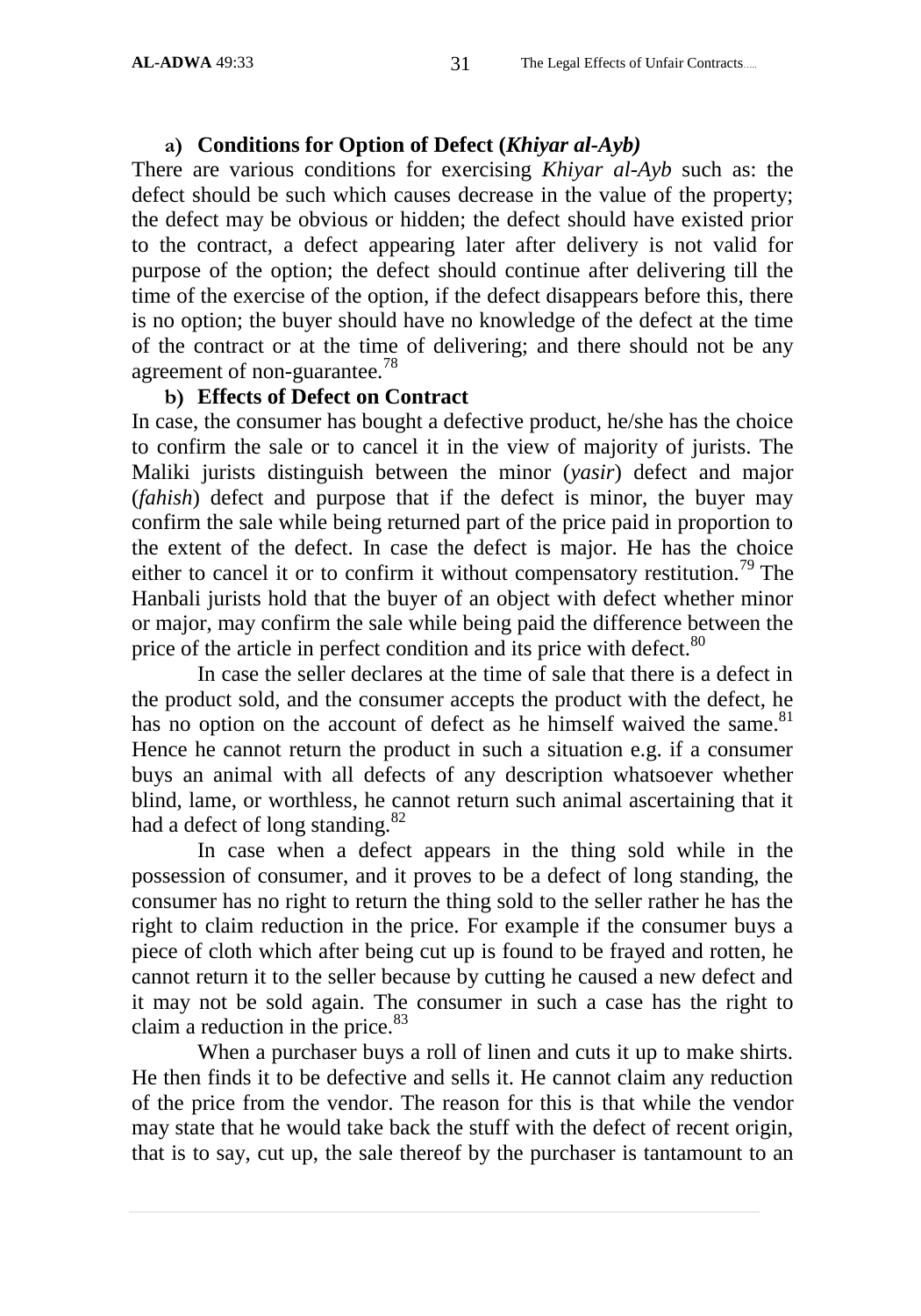adoption of the defect.  $84$  This indicates that the reduction may not be claimed when the thing bought is for commercial purposes and sold to a third party. When the consumer adds something to the product e.g. sewing or dying in case of a cloth such acts prevent the return of the subject matter to the seller. $85$ 

If the consumer buys a thing and subsequently it appears to be in such a state that no benefit can ever be derived from it the sale is void and the consumer can recover the whole of the price. For example if a consumer buys eggs which have been proved to be rotten and useless, the consumer can claim whole of his money.<sup>86</sup>

#### **c)** *Termination of the Khiyar al-Ayb*

The death of buyer does not terminate the option. The right in such case is inherited by the heirs. The factors that terminate the *Khiyar al-Ayb,* mentioned by jurists, are the acceptance of the product with defect by the consumer; and destruction of the object in the hands of buyer.<sup>87</sup> It is a matter of further investigation that whether or not the Muslim jurists had mentioned some rulings about the situation in which the destruction is caused by a defect in the product itself. Similarly, is it possible for a consumer to claim damages under the notion of *Khiyar al-ayb* for such loss? Traditionally, in Islamic consumer contracts, if one produces and sells defective goods to others the buyer has the right to nullify the contract or to obtain compensation (*arsh*), i.e. the balance price of the damage or loss between non-defective and defective goods.<sup>88</sup> In such cases, the modern legal regime may be applied if it promotes the purposes of Islamic *Shariah* and leads to the welfare of the Muslim *ummah.*

### **Option of fraud (**Khiyar al-tadlis or khiyar taghrir) **:**

The option to rescind the contract, if the option of the defect and sight cannot be put into effect, is the option of fraud. This option exists in cases where the disappointed party can established that his agreement contract was gained by the deceit or wilful misrepresentation of the other party.<sup>89</sup> This also includes concealment of a defect in the subject matter and the seller hides it to sell the subject matter.<sup>90</sup> It can be revoked for fraud which causes loss of property. It is forbidden to deceive in business transaction.<sup>91</sup> For instance, it is prohibited to sell an animal that has not been milked for few days in order to increase the amount of milk at the moment of sale. Such fraud gives the purchaser the right of cancellation, provided he makes use of it without delay. According to *al-Shafi"* the right of the consumer in these circumstances, can still be exercised three days after the discovery.<sup>92</sup> If the purchaser has already consumed the milk from the animal, he should return it to the vendor together with a *Sa"* (*Sa"* plural *suwa* is a measure for grain) of the value four *mudds* (*modius*), according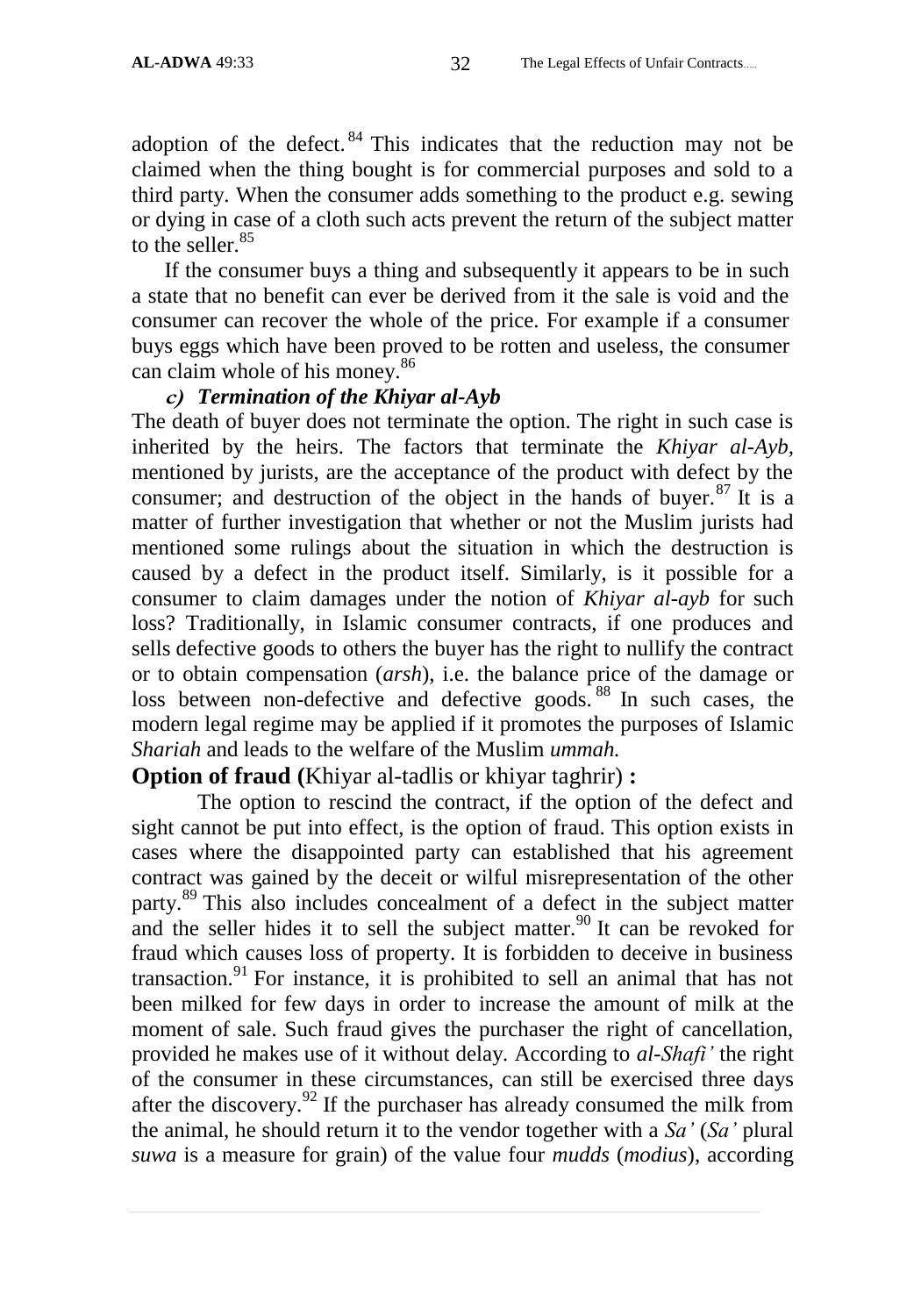to the custom of Medina" or it would be approximately five pints. The official capacity of the *mudd* of *Madinah* (and it was called *mudd al- nabi*) would be approximately five gills. $93$ 

It has also been stated in Majjalla that when in a transaction of sale one of the parties deceives another and misrepresentation is proved, the person so deceived can cancel the contract.<sup>94</sup> In case the victim of such misrepresentation dies his right is transmitted to his heirs.<sup>95</sup>

# **Option of Inspection** (Khiyar al-Ru'yah):

It is the basic rule that the subject matter should be known to the parties at the time of contract. The option of inspection is given to the customer buys anything not present at the time of the contract. Knowledge of the subject-matter is an essential condition for the conclusion of the contract. The option of inspection gives opportunity to the customer to examine the subject-matter at the time of the contract or by description in a manner, which removes all kinds of *Jahala* (want of knowledge). This is known as the option of examination or *khiyar al ru yia.*

In order to conclude a valid binding contract the subject matter must exist at the time of the contract in order to avoid *gharar* or uncertainty.<sup>96</sup> But, this strict rule will caused hardship to the contracting parties. Thus the Muslim jurist had allowed exceptions to the strict rule of existence. As for example, *bay" al-salam* (sale by advance payment for the future delivery), *bay" al-istihshan"* (contract of manufacture), <sup>97</sup> *Ijarah* (contract of hire) and Masqat (contract of irrigation). But still all this kind of transaction still has its own stage of uncertainty (*gharar*) because the party still has not seen the subject matter yet. Thus, to avoid uncertainty the consumer is given power to opt whether to continue or withdraw the contract concluded between them after seeing and inspect the subject matter- This option known as option of viewing or option of sight (*Khiyar al-Ru"yah*). This option also known as option of inspection. The purpose of this option is to avoid injustice that may lead to ignorance and dispute among parties, to protect the interest (*Istihshan*) of Muslim and to prevent any disputes among them and to avoid unfairness when they have no experience or ability to market place to buy things they have not seen.<sup>98</sup> **Option of the session (**khiyar al-majlis**) :**

*Al-majlis* (a session) is the period during which contracting parties devote themselves to the business in hand and is terminated by any event, such as physical departure from place of business, which indicates that negotiations are concluded or suspended. <sup>99</sup> The right of the option of session (sitting), called *Khiyar al-majlis*, is the inalienable right to repudiate unilaterally a contract concluded by both parties, so long as they have not yet separated. This is based on the tradition of the Holy Prophet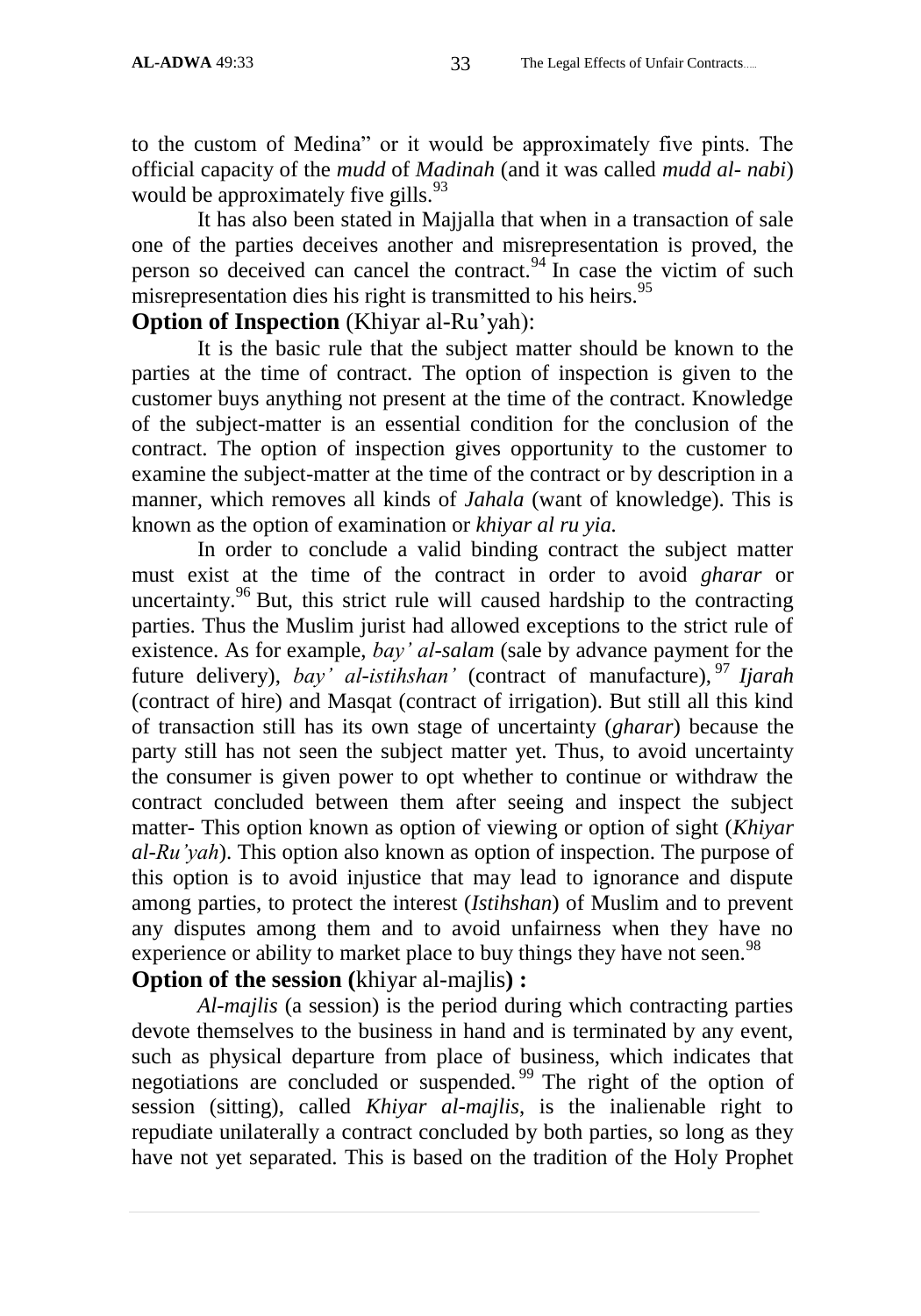(pbuh) i.e. "The contracting parties have the right of option until they separate".<sup>100</sup>

### **Option to Stipulate** (khiyar al-sharth) **:**

*Khiyar al Shart* is that option through which one party or both of them stipulate for themselves or for someone else the right to revoke the contract within a determined period.<sup>101</sup> For instance, the consumer says to the seller "I purchased this thing from you but I have the right to return it within three days". As soon as the period is over the revoke derived through this option, lapses. The result of this option is that contract which is binding (*lazim*) initially becomes non-binding (*ghair-lazim*) with the stipulation of this option. It is a right given to the parties or another person to confirm or cancel the contract during an agreed period of time. It is accepted on two reasons that were one Prophet (pbuh) accepted it and sanctioned it and two some people may not be knowledgeable about trading and need expert opinion. It is valid to compulsory, necessary and binding contracts which are cancellable even it was effecting one party e.g. sale, rent, partnership, warranty etc. Both or either one of the parties has the option of condition. Imam Abu Hanifah, Imam Maalik, Imam Ahmad Ibn Hanbal and the Shafi"is are of the opinion that one of the parties may delegate it to the other parties. In response to a question that parties may not be knowledgeable and need expert opinion, Al-Shafi"is are of the opinion that this is not permissible to delegate to another person. Period of Option of Condition according to Imam Abu Hanifah, Imam Zufar and Al-Shafi"i it does not exceed 3 days. But according to Imam Abu Yusuf, Imam Muhammad and Imam Ahmad ibn Hanbal it can exceed 3 days and may be longer provided that the time is determined and clear. And according to Imam Malik it is originally 3 days but can be extended to sufficient time in case where the subject matter of contract was in a place which is very far and could not be reached within  $3 \text{ days}$ .<sup>102</sup>

# **khiyar al-ta'yin (option to ascertain the subject matter):**

Another option given to the customer by Islamic law of contract is that the buyer can choose, designate or determine within a pre-stated time one object out of two or more which are offered to him. It is called *Khiyar al-Ta`yin*. This right can be exercised by the customer in a situation when he is offered to buy an unascertained thing out of a number of ascertained things with a right to ascertain the exact thing later.<sup>103</sup> For example one buying a car out of three vehicles offered for fixed price, gets opportunity through this option to have cars examined by a specialist and chooses any one of them. The reserving of the right to ascertain the bought item later is known as the *Khiyar al tayin* or the option of determination. This option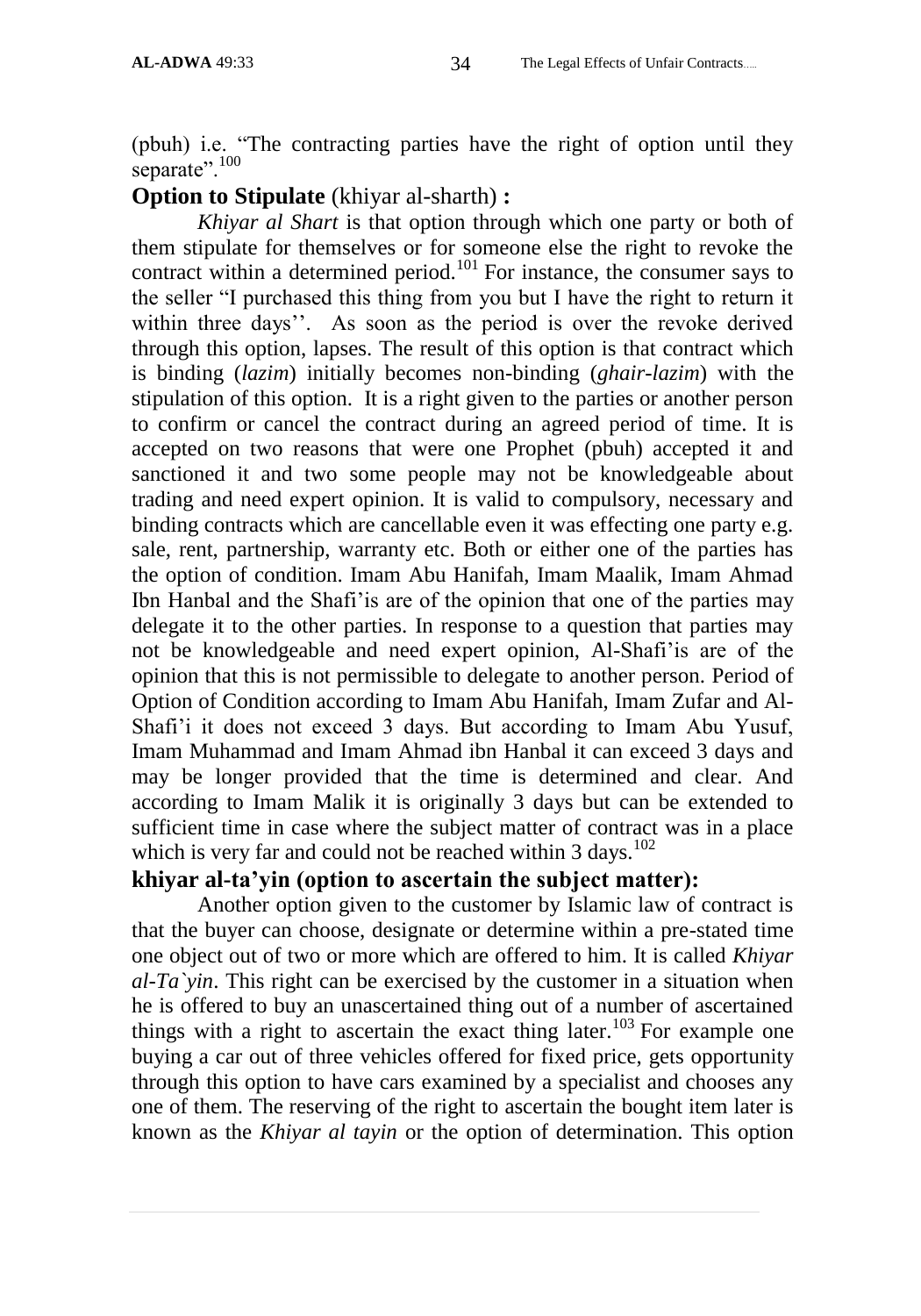can be only exercised by the buyer and it makes a binding contract nonbinding in favour of the customer.

The option of determination, where a person having purchased two or three things of the same kind, stipulates a period to make his selection. <sup>104</sup> The purpose of this *Khiyar* is to give wide choice to the buyer to choose and the seller to specify the subject matter of the contract e.g. the object was car and has three types, Toyota, Honda and Suzuki and has different qualities and different price. In this situation, the seller has the option to determine the object, price and the qualities of the subject matter of the contract itself.

This option is applicable to the parties of the contract only in a determined time. This option cannot be stipulated by the third parties. However, some scholars are of the opinion that this option is applicable to the buyer only. Duration of this option is according to the nature of the transaction. Imam Abu Hanifah maintains that the period of this *Khiyar Al-Ta"yin* is same as *Khiyar al-Shart* which is 3 days. However duration of option must be defined by contracting parties while Shafi"is and Hanbalis do not recognize this option. They are in the opinion that if the subject matter of the contract is not determined sufficiently then it is not confirming the basic principle of Islamic Transaction. They also argued that there is no authority on *Hadith* about *Khiyar At-Ta"yin*. Hanafi and *Maliki* approved *Khiyar at-Ta"yin* on the basis of *Istihshan* and affirmed that the option has been introduced to prevent any damages.

# *Option of Mistake (Khiyar al-ghalat):*

 This type of option was only introduced by the successors. This natural doctrine of a contractual system is based on the *caveat emptor* principle.<sup>105</sup> This principle means that the buyer must ascertain the good quality of goods he buys. In this context, the *hadith* of the Holy Prophet (pbuh) is to be mentioned. Narrated "Abdullah bin Umar: Allah"s Messenger (pbuh) said: "*He who buys foodstuff should not sell it till he is satisfied with the measure with which he has bought it".*<sup>106</sup> However, the Islamic ethical system does not endorse the doctrine of *caveat emptor* that many Western courts have considered valid in several shadowy cases. It has put the responsibility on the part of seller to disclose all the defects of the product to the consumer.

# **Compensation for Damages in Islamic Laws of Contract:**

Contractual liability for compensation in Islamic law is well known as *dhaman-al-uqud*. When the subject matter of the contract is destroyed, as in the case where the sold property has been destroyed prior to delivery or when the hired subject matter is destroyed whilst in the possession of the hirer, the concept of warranty (*daman al-aqd*) applies. This means that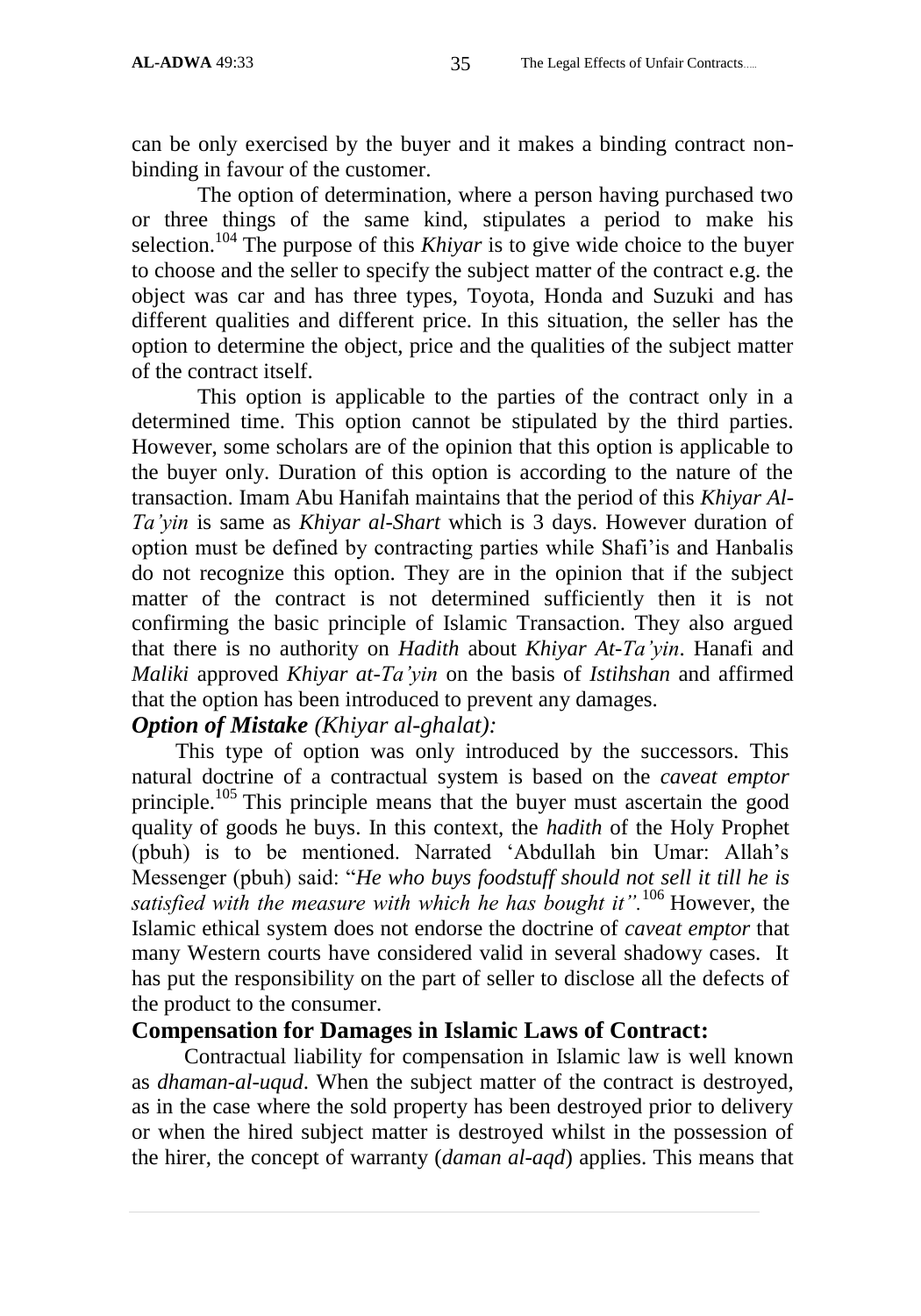the holder of the subject matter in question in warranty (*daman al-aqd*) will be responsible for the destruction of the subject matter.<sup>107</sup> The contract liability is applied only to damage or loss of the property that is the subject matter of the contract and does not extend to consequential personal injury or damage to the other property of the consumer. In this regard *Majallah* states:

"A defect of long standing is a fault which existed while the thing sold was in the possession of the vendor; any defect which occurs in the thing sold after sale and before delivery, while in the possession of the vendor, is considered a defect of long standing and justifies rejection."<sup>108</sup>

Such contractual liability can be applied to the various kinds of damages that may be awarded to the party seeking remedy i.e. compensatory damages, consequential damages, punitive damages and nominal damages. Islamic law too has no problem about these kinds of remedies in general and compensatory damages in particular. Compensatory damages are called *Dhaman* which literally means compensation. The value depends on the amount of performance promised in the contract. This may be the value of the commodity sold or services rendered or other consideration. Consequential damages occur as a result of the breach and are usually lost profits. These are also termed as *Dhaman al- Uqud*. If it is known to the consumer that the product is defective and may cause damage to him or his other property, he can rescind the contract. Rescission is an equitable right to put an end to a contract and have the status quo restored.

The right of rescission (*Khiyar*-Option) is the right unilaterally to cancel (*faskh*) or to ratify (*imda"*) a contract, and in particular a contract of sale; if it is not exercised within the proper time limit, the sale is complete (*tamm*), with a somewhat different meaning of the term. It can be conferred by law, or agreed upon by the contracting parties.<sup>109</sup> The buyer has the right of rescission at the time at which he sees the object which he has bought, the act of "seeing" not to be taken too narrowly (*khiyar alruyah*); also in the case of a defect, i.e. everything that causes a reduction in price among traders (*khiyar al ayb*) or lack of a stipulated quality.<sup>110</sup> The defect gives only the right of rescission, not of abatement; this last arises only if the return of the object of the sale has become impossible either by its loss or by the occurrence of a new defect after delivery but before recognition of the first defect (in which case return is possible only with consent of the seller), or by increase in value (such as the dyeing of cloth). If the seller delivers less than the stipulated quantity, the buyer has the choice between rescission of the sale and abatement of the price in proportion".<sup>111</sup> The waiver of the *Khiyar al ayb* by the consumer in a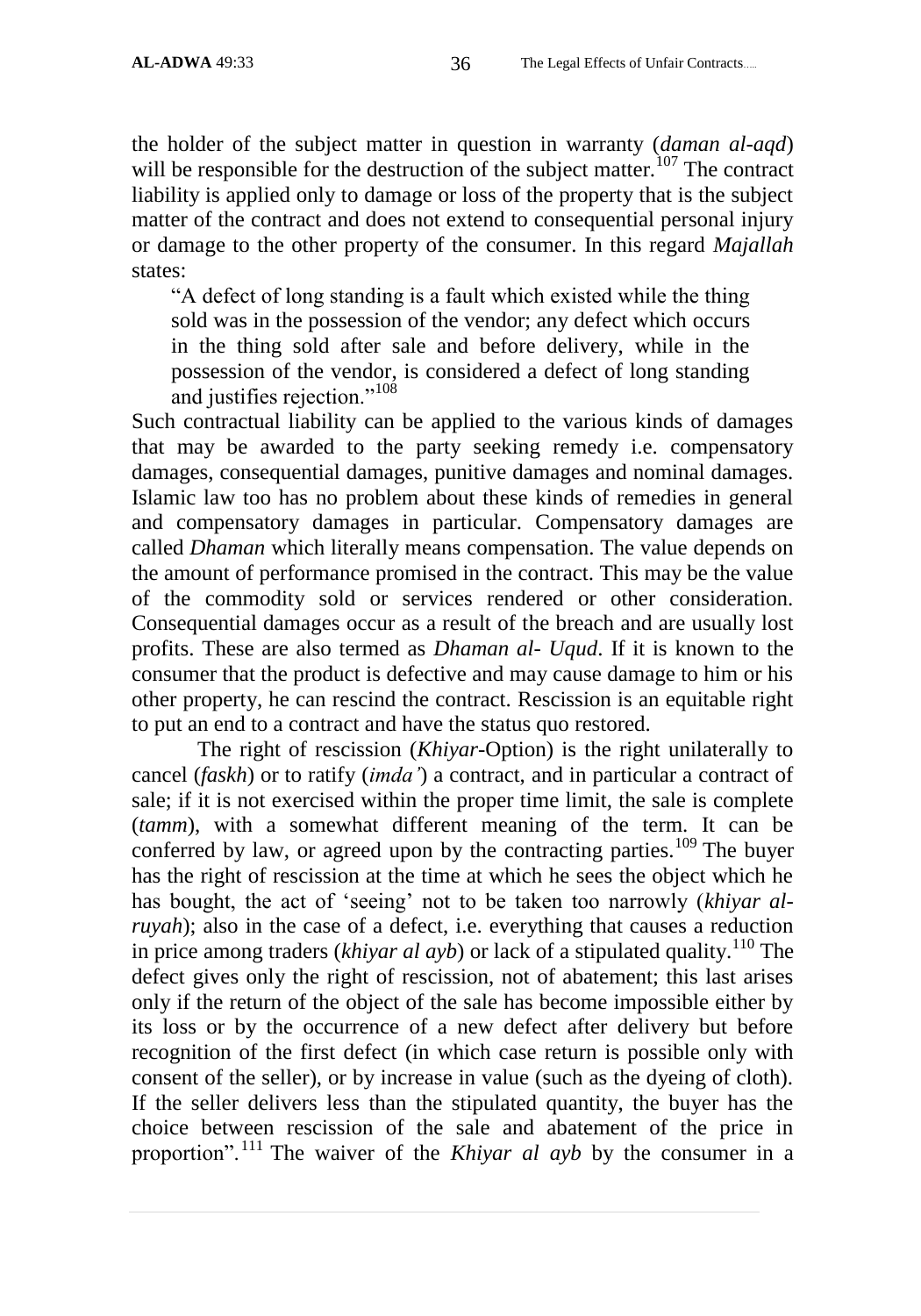contract of sale is possible; the resulting absence of obligation is called *bara'a.* The buyer can stipulate the right of choosing from among several objects (*khiyar al-tayin)*, and by agreement of the contracting parties there can be conferred on one or on both or on a third party the general right of rescission (*khiyar al-sharth*) during a period of not more than three days (according to the prevailing opinion). $112$ 

Dr Wahba Zuhaili is relevant to be quoted here:

"If the sale is valid, binding, free from option and the parties agree to abolish or terminate it, then its cancellation will be by way of rescission. And rescission, if it is separate from sale of which it generally consists, will be allowed in all binding contracts, except marriag".<sup>113</sup>

Hence, damage is one of the basic elements of contractual liability in Islamic law. In order to satisfy this element the consumer is only required to prove the link between the product and the manufacturer i.e. that the product is produced by a particular manufacturer. If this link is established that is enough proof for the liability of the manufacturer.<sup>114</sup>

# **Is there any 'time limitation' for suits under the Islamic Law of Contract? :**

Muslim scholars have difference of opinions regarding the limitation period for claim.<sup>115</sup> The *Hanafi* permit a claim to be barred if a certain period of time has passed.<sup>116</sup> The Ottoman Civil Code that is based on *Hanafi* school has provided for statutes of limitations in the following articles states: "a debt, or property deposited for safe-keeping, or real property held in absolute ownership, or inheritance, or actions not relating to the fundamental constitution of a property dedicated to pious purposes leased for a single or double rent, or to pious foundations with the revenue of a pious foundation, or actions not relating to the public, shall not be heard after the expiration of a period of fifteen years since action was last taken in connection therewith. $v^{117}$  In the same sequence, Article 1661 states that "actions brought by a trustee of a pious foundation ... may be heard up to a period of thirty- six years. In any event these actions shall not be heard after the thirty-six years has elapsed."<sup>118</sup> Despite these statutory provisions, the contracting parties may change or limit these statutory provisions if they choose to do so under the contract.<sup>119</sup> This provides a kind of flexibility to the legislatures in an Islamic state to specify a time period for certain issues that are adequate with the requirements of a particular age.

# **Conclusion:**

Contract law in any system ensures the parties to private agreements that any promises they make will be enforceable through the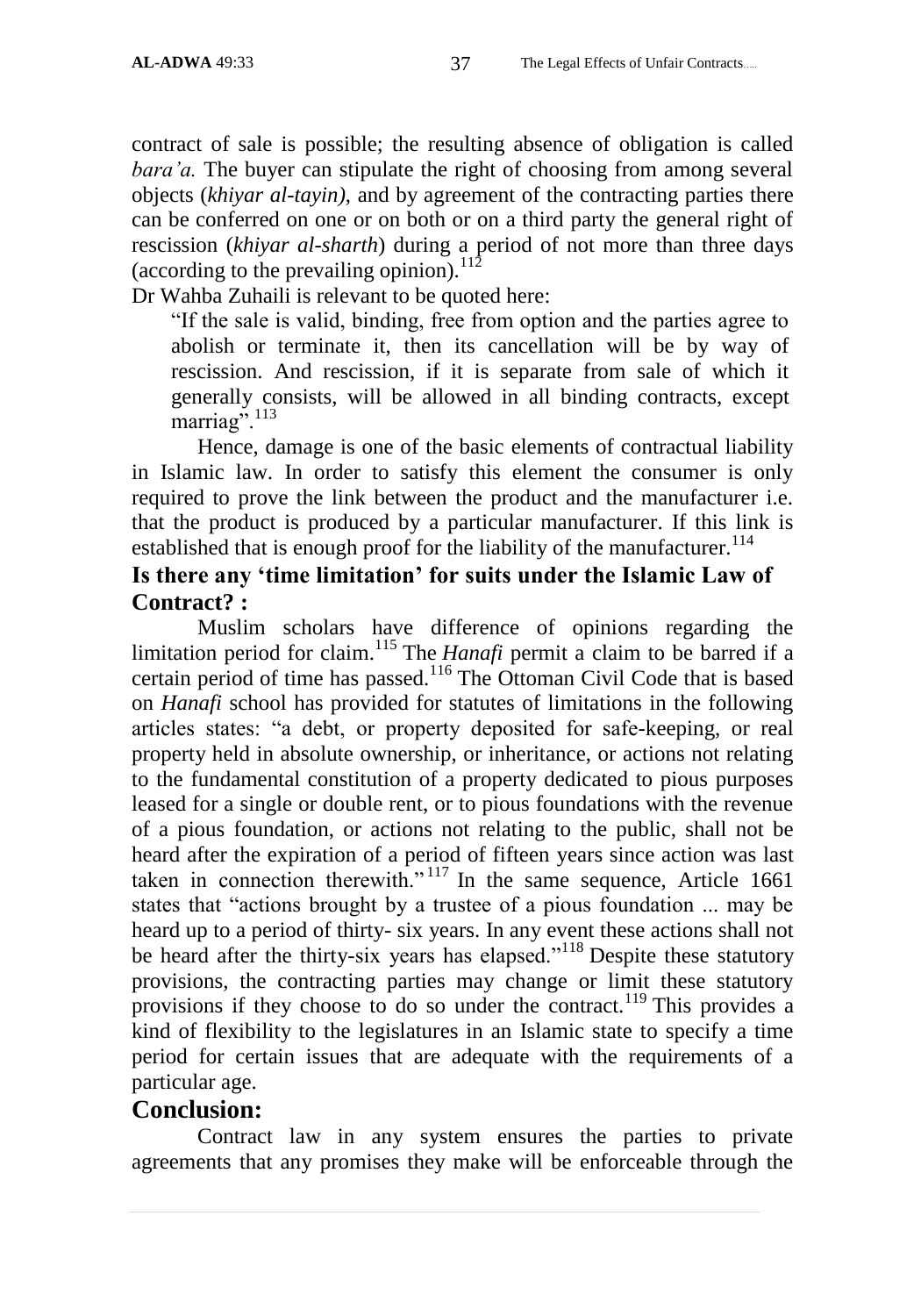machinery of the legal system. Islamic law of contract ensures the protection of rights of both seller and buyer. Islamic law of contract, based on the divine law and ethics, highly emphasis on the protection and preservation of buyers" interests before the making of a contract, while formation of the contract and even after its conclusion. It has prohibited all the unfair transactions in order to insure protection of buyers against malpractices in trade such as hoarding, adulteration, usury, misrepresentation, exorbitant profiteering, dealing in prohibited goods and services, gambling and games of chance, arbitrarily fixing prices of the commodities, cheating and fraud, trickery, false representation, swearing to sell a product and exaggeration in description of the goods and services etc. all are strictly prohibited by *Sharī"ah* . In Islamic law of contract a large number of transactions are declared unfair only because they harm a particular party. Moreover, it has given buyers right to rescind the contract when they feel that their rights are at stake. Hence, they can utilize the Islamic law of options (*Khiyarāt*).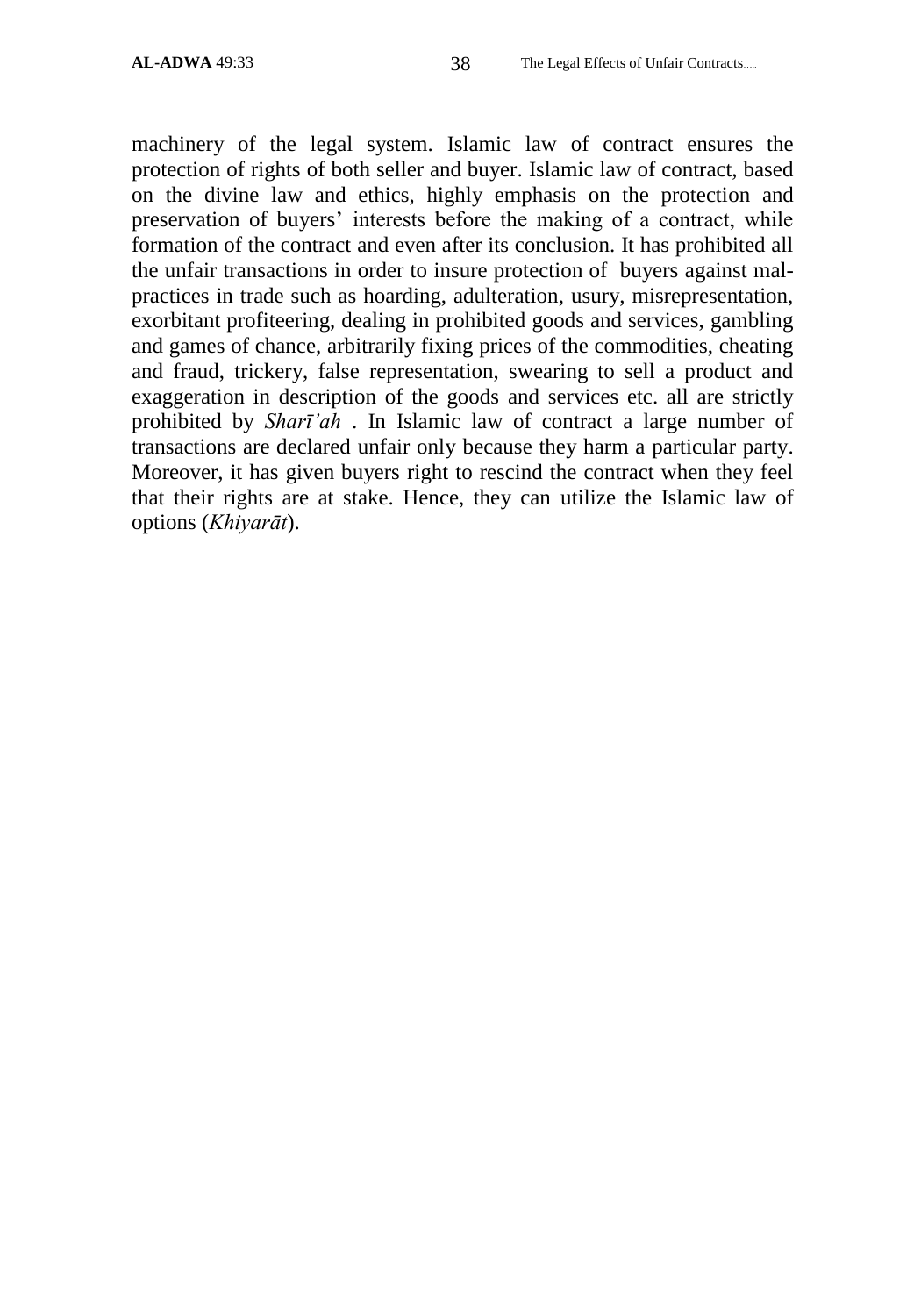# References

- $\overline{a}$ 1 There are number of verses in Holy Qur"an that prescribe this rule such as it says: O ye who believe! fulfil (all) obligations. Lawful unto you (for food) are all fourfooted animals, with the exceptions named: But animals of the chase are forbidden while ye are in the sacred precincts or in pilgrim garb: for God doth command according to His will and plan *(*Qur"an 5:1*), "Those who keep their promises when they make them,"* (Qur`an 2: 177), and *"I too promised, but I failed in my promise to you" (*Ibrahim: 22.This is the statement by Satan.*) etc.*
- 2 Islamic law of contracts is based upon the following types of commercial transactions i.e. Contract of Sale, Contract of *Ijarah* (Leasing), Contract of *Musharakah*, and Contract of *Mudaraba*, Contract of *Kafalah* (surety ship), Contract of *Hawalah* (assignment of debt) and Contract of *Rahn* (Pledge) etc. All these contracts have great concern with consumers as to get some goods or services is the ultimate motive behind these contracts. The consumer cannot fulfil their needs and requirements without entering one of these contracts. However, the research in hand is focused on product liability therefore the main concern is to discuss provisions from those chapters of *Fiqh* where there is delivery of goods such as *Bay"* and *Ijara*.
- 3 Kasani*, Badai al-Sanai*`, vol.5, p.133.
- 4 Majallah, Art. 105.
- 5 Qur"an says: *"And Allah has permitted sale" (*Qur"an 2:278). It also says: "O you, who believe, devour not your property among yourselves by unlawful means except that it be trading by your mutual consent" (Qur`an 4:29).
- 6 Al-Kasani, Badai al-Sanai, vol.4, p.173; Al-Sarakhsi, Al-mabsut, vol.15, p.74; Al-Marghinani, Al-Hidaya, vol.3, p.230.
- 7 Holy Qur"an, 2: 275.
- 8 Holy Qur"an, 4: 29.
- 9 Al-bukhari, *Sahih,* tradition no. 2373, vol.3, p.113; Muslim, *Sahih,* tradition no. 1042, vol.2, p.271; Ibn Maja, *Sunan*, tradition no.1836, vol.1, p.588; Al-nasai, *Sunan*, tradition no.2584, vol.5, p.93; Ahmad, *Musnad,* tradition no. 1430, vol.3, p.43.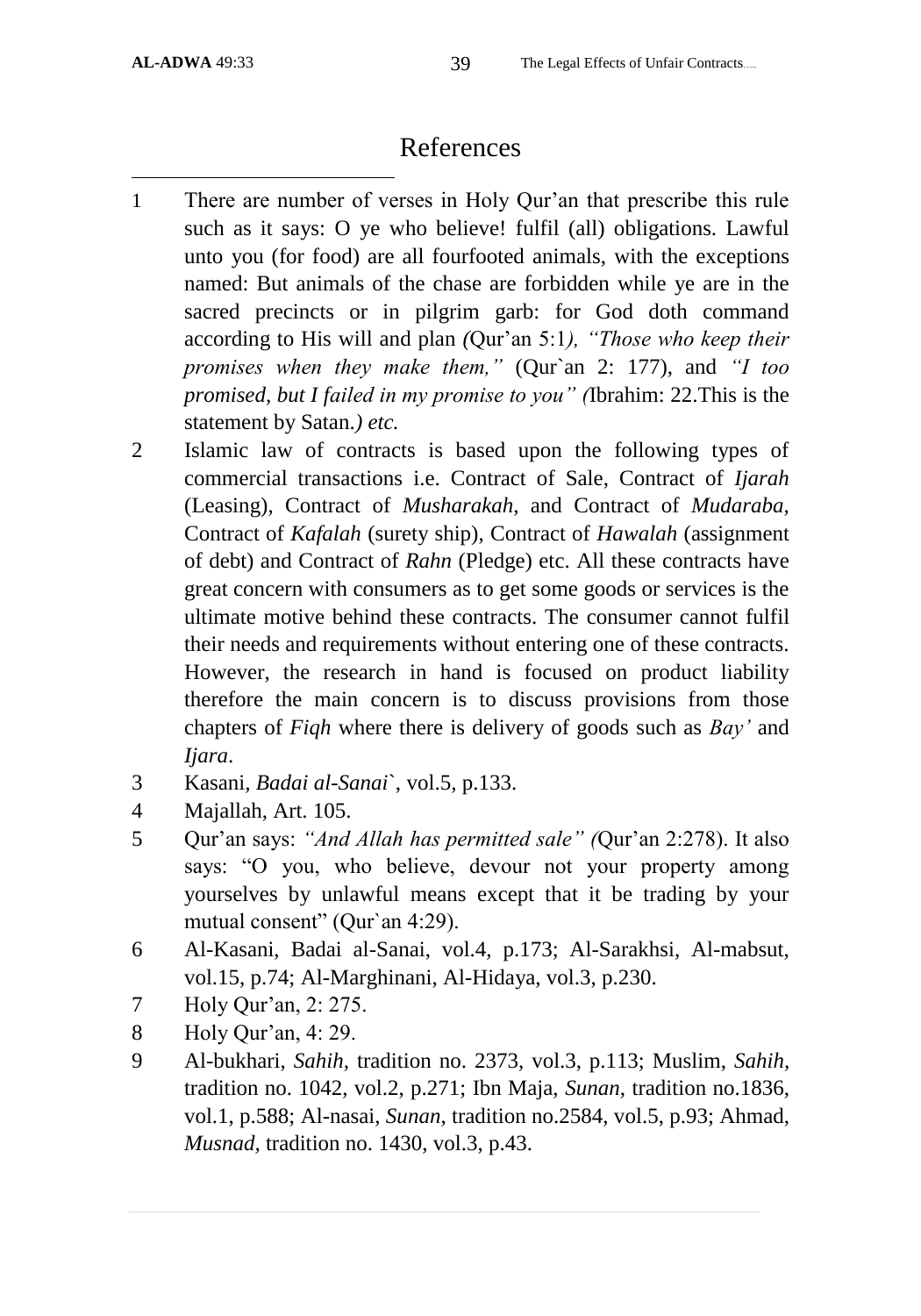- 10 Ibn Majah, *Sunan,* tradition no.2203, vol.2, p.742; Malik, *Muwatta,* tradition no.100, vol.2, p.685; Al-bayhaqi, *Al-sunan al-kubra,* tradition no.10978, vol.5, p.585.
- 11 Ahmad, Musnad, tradition no.15835, vol.25, 157.
- 12 Ibn Majah*, Sunan*, *Bab Bai al-Khiyar*, tradition no: 2185, vol.2, 737.
- 13 Al-Zuhayli, *al-Fiqh al-Islami wa adillahtuhu*, Dar al-Fikr, Damascus, vol.5, 3309.
- 14 Al-Marghinani, *Al-Hidaya,* vol.3, 23.
- 15 Mejjala, Art.101-102; *Al-Kasani,* Badai al-Sanai, vol.5,133.
- 16 Shams-ul-din (d.954 A.H.), *Mawahib al-jalel fi Sharh Mukhtasar al-Khalil,* Dar al-Fikr, Beirut, 1992, vol.4,228.
- 17 Al-Nawwawi (d.676 A.H.), *Rawdat ul-talibin wa umdat ul muftin,* Al-Maktab al-Islami, Beirut, Damascus, 1991, vol.3, 338.
- 18 Ibn Qudama, *Al-Mughni,* vol.3, 480.
- 19 Nyazee, *Outlines of Islamic Jurisprudence*, 107.
- 20 Al-Jaziri, *Al-fiqh ala mazahib al-arba"*, vol.2, 145.
- 21 Ibn Nujaim, Al-bahar al-Raiq, vol.5, p.278; Al-Khalil Al-Maliki (d.776 A.H.), Mukhtasar al-Khalil, Dar al-Hadis, Cairo, 2005, vol.1, 143; Al-tousi (d.505 A.H.), Abu Hamid Muhammad bin Muhammad al-Ghazali, Al-Waseet fi al-Madhab, vol.3,12; Mustafa bin Sa'ad (d.1243 A.H.), Matalib ulu al-nuha fi sharh ghayat al-muntaha, Almaktab al-Islami, 1994, vol.3, 10.
- 22 Abdur Rahim, *The Principles of Muhammadan Jurisprudence,* 96.
- 23 Al-Zuhaili, *Al-fiqh al-Islami wa adillatuhu,* vol.5, 3320.
- 24 Al-mausuwa" *al-fiqhiya al-kuwaitiya,* vol.17, 280; Al-zuhaili, *Alfiqh al-Islami wa adillatuhu,* vol.6, 4233.
- 25 Muslim, *Sahih*, tradition no.1581, vol.3, 1207; Ahmad, *Musnad*, tradition no.2042, vol.3, 480; Al-darimi, *Sunan*, tradition no. 2148, vol.2, 1335; Al-bukhari, *Sahih*, tradition no.459, vol.1, 99.
- 26 Al-kasani, *Badai `al-San`i*, vol.5, 134.
- 27 Nyazee, *Outlines of Islamic Jurisprudence,* 142.
- 28 Al-zuhaili, *al-fiqh al-Islami wa adillatutu,* vol.5, 3367; Al-Jaziri, Alfigh ala Mazahib al-arba', vol.2, 140-2.
- 29 Ibn Hazm, *Al-Muhalla,* Dar al-Fikr, Beirut, vol.7, 342.
- 30 Muslim ibn Hajjaj, *Sahih, Kitab ul- aqdia,* tradition no. 1718, vol. 3, 1343.
- 31 Qur"an 5:1.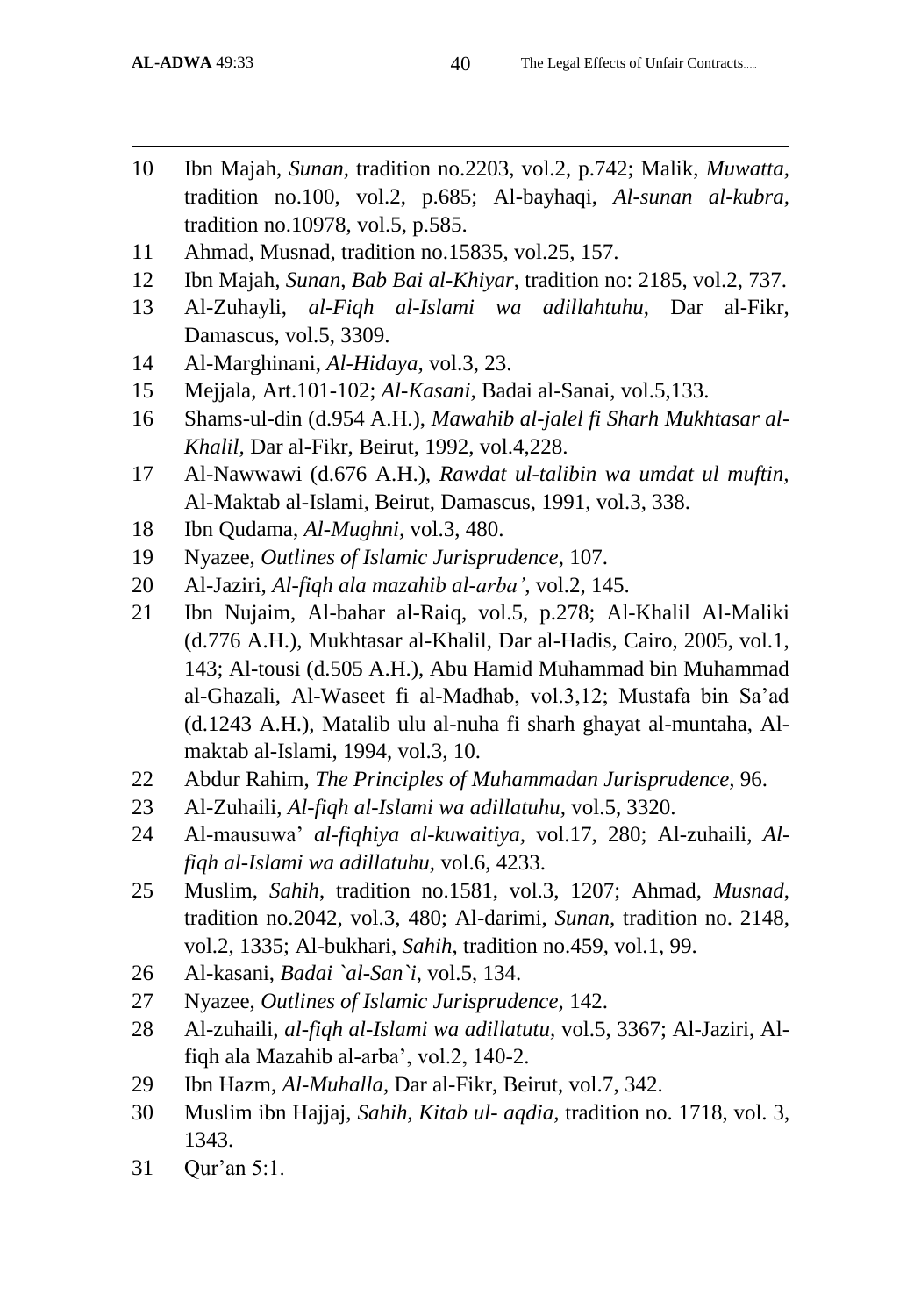- Abu Dawood, Sunan, Al-Maktaba al-Asriyah Seeda, Beirut, vol.3, 304; Al-tirmidhi, Sunan, Dar al-Gharb al-Islami, Beirut, 1998, vol.3, 28.
- Al-Sarakhsi, *al-Mabsut*, vol.13, 13-28.
- Al-Kasani, Badai al-Sanai, vol.5, 169.
- Zaydan, *al-Madkhal li dirasah al-Shariah al-Islamiyyah*, 398.
- Al-mausawa" al-fiqhiya al-kuwatiya, vol.9, 101.
- Al-Sarakhsi, Al-mabsut, n.d., **12**, 108.
- Ibn Nujaim, Al-bahr al-raiq Sharh Kanz al-daqaiq, vol.6, 83.
- Muslim, Sahih, tradition no. 1513, vol.3, 1153; Ahmad, Musnad, tradition no.7411, vol. 12, 373.
- Al-zuhaili, Al-fiqh al-Islami wa adillatuhu, vol.7, 5040.
- Ibn Munzir, Al-Iqna", vol.1, 244; Al-mausua" al-fiqhiya" alkuwaitiya, vol.9, 140; Al-zuhaili, Al-fiqh al-Islami w adillatuhu, vol.5, 3498.
- Malik Ibn Anas, al-Mudawanna, vol.3, 254.
- Al Muzani, Kitab al-Mukhtasar, in al-Shafi"s kitab al umm, Dar al-Marifa, Beirut, vol.8, 186.
- Malik Ibn Anas, al-Muwatta, tradition no.2460, vol.4, 963.
- Al-Kasani, Badai al-Sanai, vol.5, 176; Ibn Rushd, *Bidayat almujtahid wa nihayat al-muqtasid,* vol.3, 167;
- Abd-ur-razzaq, *al-Mussaanaf*, tradition no. 14228, vol.8,.42.
- Ibid., 42-43.
- Malik, al-Muwatta, tradition no.2314, vol. 4, 913.
- Al-Shafi,Kitab al-umm, vol.3, 63.
- Al-shafi, Musnad, Dar al-kutub al-elmiyya", Beirut, Lebanon, vol.1, 142; Malik, Muwatta, tradition no.11, vol.4, 893.
- Malik, Muwatta, tradition no.11, vol.2, 618.
- E.W.Lane, *Arabic-English Lexicon*, vol.1, 612.
- Ahmad, Musnad, tradition no. 1959, vol.3, 428; Abu Yusuf, Al-asar, vol.1, 189; Al-bukhari, *Sahih,* tradition no.2186, vol.3, 75; Muslim, *Sahih*, tradition no.16, vol.3, 1174.
- Al-murtaza al-Zabaydi, Taj al-Arus vol.33, 158.
- Muslim, Sahih, tradition no.85, vol.3, p.1175; Ahmad, Musnad, tradition no.14320, vol.22, 221.
- Al-Shafi, al-Musnad, vol.1, 145.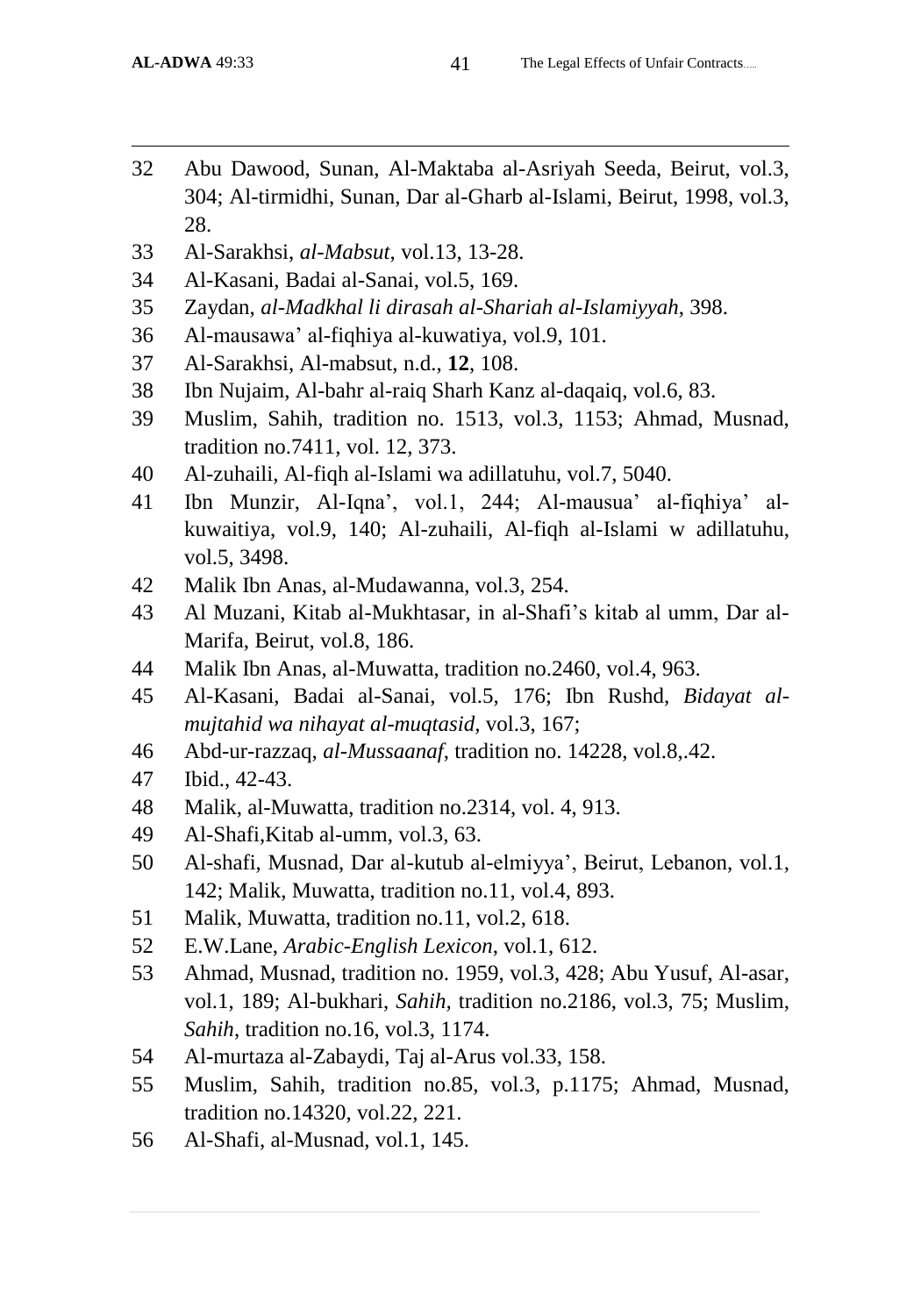- 57 Al-zuhaili, Al-fiqh al-Islami wa adillatuhu, vol.4, 3021; Almausuwa" al-fiqhiya al-kuwaitiya, vol.9, 186.
- 58 Malik, al-Muwatta, tradition no. 2414, vol.4, 947; Al-dar Qutni, Sunan, tradition no.3057, vol.4, 38.
- 59 Muslim Ibn al-Hajjaj, *Sahih,* Dar Ihya al-turath al-arabi, Beirut, tradition no. 101, vol.1, 99.
- 60 Nassar, *Manufacturer"s Liability under Islamic law*, LLM (unpublished) thesis submitted to the Law School, Harvard University, U.S.A. 1985, 47.
- 61 Ibid., 48.
- 62 Ibid., 49.
- 63 Al-marghinani, *Al-Hidaya,* vol.3, 36.
- 64 Al-Marghinani, Ali Ibn Abi Bakr Ibn Abdal Jalel al-Farghani, (d.593 A.H.), *Al-Hidaya,* Dar Ihya al-Turath al-Arabi, Beirut, Lebanon, (n.d), vol.3, 39.
- 65 Majjalla, Art.336.
- 66 Qur"an; 4:29.
- 67 Majallah, Art. 336-355.
- 68 Al-Kasani, *Bada"i" al-Sana"i"* vol. 5, 247.
- 69 Nabil Saleh "Remedies for Breach of Contract under Islamic and Arab Laws" *Arab Law Quarterly"* (1989) 4 269, 290.
- 70 Ibn Nujaim, *Al-bahr al-raiq,* vol.6, 36.
- 71 Kamali, M. H. (2002), *Islamic Commercial Law: An Analysis of Futures and Options,* Kuala Lumpur: ILMIAH Publishers.
- 72 Dayani, A. A. R. (2007). *The Comparison of the Principles of Khiyar al-"Aib in Fiqh, Civil law, European law and French law.*  Journal of Law & Political Science, 37(3), 127–154.
- 73 Majjallah, Art.336.
- 74 Majjalah, Art.338.
- 75 The Holy Quran has also granted the right to such option to the individual in relation to trading, civil transactions and contract (Qur"an 2:275 and 5:(1) *"O ye who believe! Eat not up your property among yourselves in vanities: but let be there amongst you traffic and trade by mutual good will: nor kill or destroy yourselves: for verily God any hath been to you Most Merciful!"*75
- 76 Muslim Ibn al-Hajjaj, *Sahih,* Dar Ihya al-turath al-arabi, Beirut, tradition no. 101, vol.1, 99.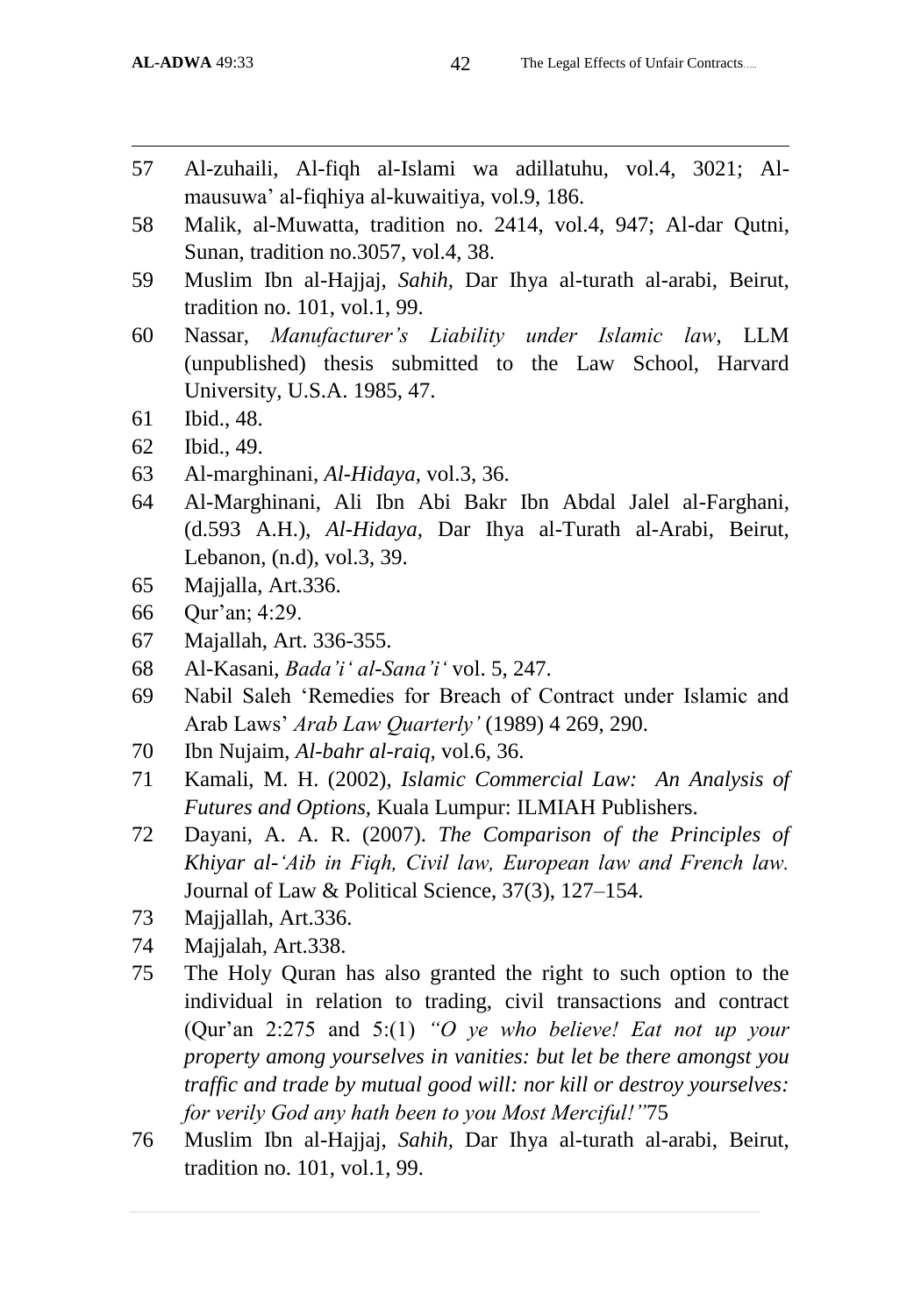- 77 Al-Bukhari, *Sahih, Kitab ul Buyu,* tradition no.2082, vol.3, 59
- 78 When the seller specifically states that he is not responsible for any defects then the buyer acts at his own risk and goods cannot be rejected.
- 79 Al-gharnati, Abul Qasim (d.741 A.H.), Muhammad ibn Ahmad ibn Muhammad ibn Abdullah, Al-Qawanien al-Fiqhiyya, vol.1, 176.
- 80 Majd al-din, Abdulsalam (d.652 A.H.), *Al-muharrar fi al-fiqh ala mazhab al-imam ahmad ibn hanbal,* Maktabat al-Marif, Al-Riyadh, vol.1, 324.
- 81 Majjallah, Art.341, 342.
- 82 Al-marghinani, Al-hidaya, vol.3, p. 37; Majjallah, Art.343.
- 83 Majjallah, Art.345.
- 84 Majjallah, Art.348.
- 85 Al-Mausuwa" al-fiqhiya al-kuwaitiya, vol. 20, 140; Majjallah, Art.349.
- 86 Majjallah, Art.355.
- 87 Mansoori, *Islamic Law of Contracts and Business Trasactions,* 175.
- 88 Parviz Bagheri and Kamal Halili Hassan, *The application of the Khiyar al-"Aib (option of defect) principle in on-line contracts and consumer rights,* Eur J Law Econ (2012) 33:565–575.
- 89 Al-Sarakhsi, *Al-mabsut,* vol.13, 39.
- 90 Ibn Nujaim, *Kanz al-daqaiq,* vol.6, 26.
- 91 Damad afindi, *Majma" al-anhur fi sharh multaqa al-abhur,* vol. 2, 29.
- 92 Al-Muzani, *al-mukhtasar*, vol.8, 181.
- 93 Alfred, *The Encyclopedia of Islam* vol.4, 1.
- 94 Majjalla, Art.357.
- 95 Majjalla, Art.358.
- 96 Al-jaziri, *Al-fiqh ala mazahib al-arba"*, vol.2, 209.
- 97 Al-zuhaili, *Al-fiqh al-Islami wa Adillatuhu,* vol.5, 3320.
- 98 Al-zuhaili, *Al-fiqh al-Islami wa adillatuhu,* vol.4, 3125; Almausuawa" al-fiqhiyya al-kuwatiya, vol.2, 248.
- 99 Al-mausuawa" al-fiqhiyya al-kuwatiya, vol.1, 205.
- 100 Al-Bukhari, *Sahih, Kitab al-Buyu"*, Maktabah Dar Tauq al-Najat, Beirut, tradition no. 2079, vol.3, 58.
- 101 Al-jaziri, *Al-fiqh ala mazahib al-arba"*, vol.2, 158-162; Alzuhayli,*al fiqh al islami wa adillatuhu* ,vol .5, 3535.